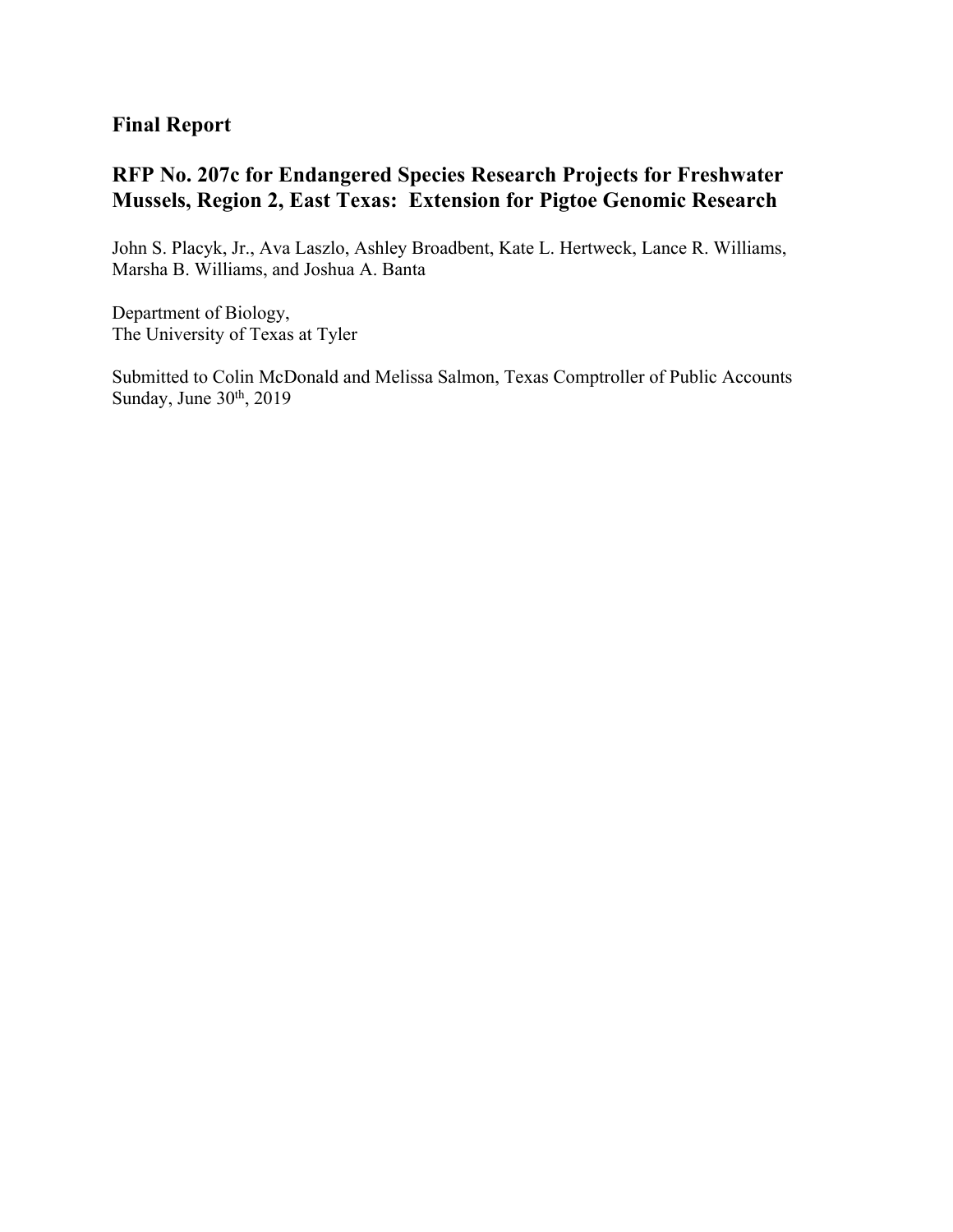### **Introduction**

Freshwater mussels (Unionidae) have experienced dramatic declines in both abundance and distribution throughout North America over the last century, due in part to their extreme sensitivity to pollution and other environmental changes. Of the 297 currently recognized species,  $12\%$  may now be extinct,  $23\%$  are listed as threatened or endangered, and  $\sim$ 43% are in need of conservation status (Williams et al. 1993; Neves et al. 1997; Vaughn 1997). Texas is home to 52 of the 297 species (Howells et al. 1996). Eleven of those 52 are currently under review by the U.S. Fish and Wildlife Service to determine if federal threatened or endangered listings are warranted. About half of those 11 occur only in Texas. The demise of many species has been linked to a lack of critical information on life-histories, habitat use, and taxonomic confusion (Warren Jr. et al. 2000). While much of our previous work (Bertram et al. 2017; Marshall et al. 2018) focused on elucidating the life-histories of Texas freshwater mussels by determining likely fish hosts for glochidia or assessing habitat use via ecological niche modeling (e.g., Walters et al. 2017), one question that remains regards the taxonomic relationship between the Texas Pigtoe (*Fusconaia askewi*) and the Critically Imperiled Triangle Pigtoe (*F. lananensis* ) (G1S1), both of which are listed as threatened in Texas. This work resolves the relationship between these two species using a large genomic dataset, which is then used to make ecological niche models based on the new data. This is important because the habitat needs of the aggregated species complex may be different from the habitat needs of the two groups when they are parsed out into different species (Walters et al. 2017).

The Texas Pigtoe is a big river species endemic to east Texas rivers and is abundant in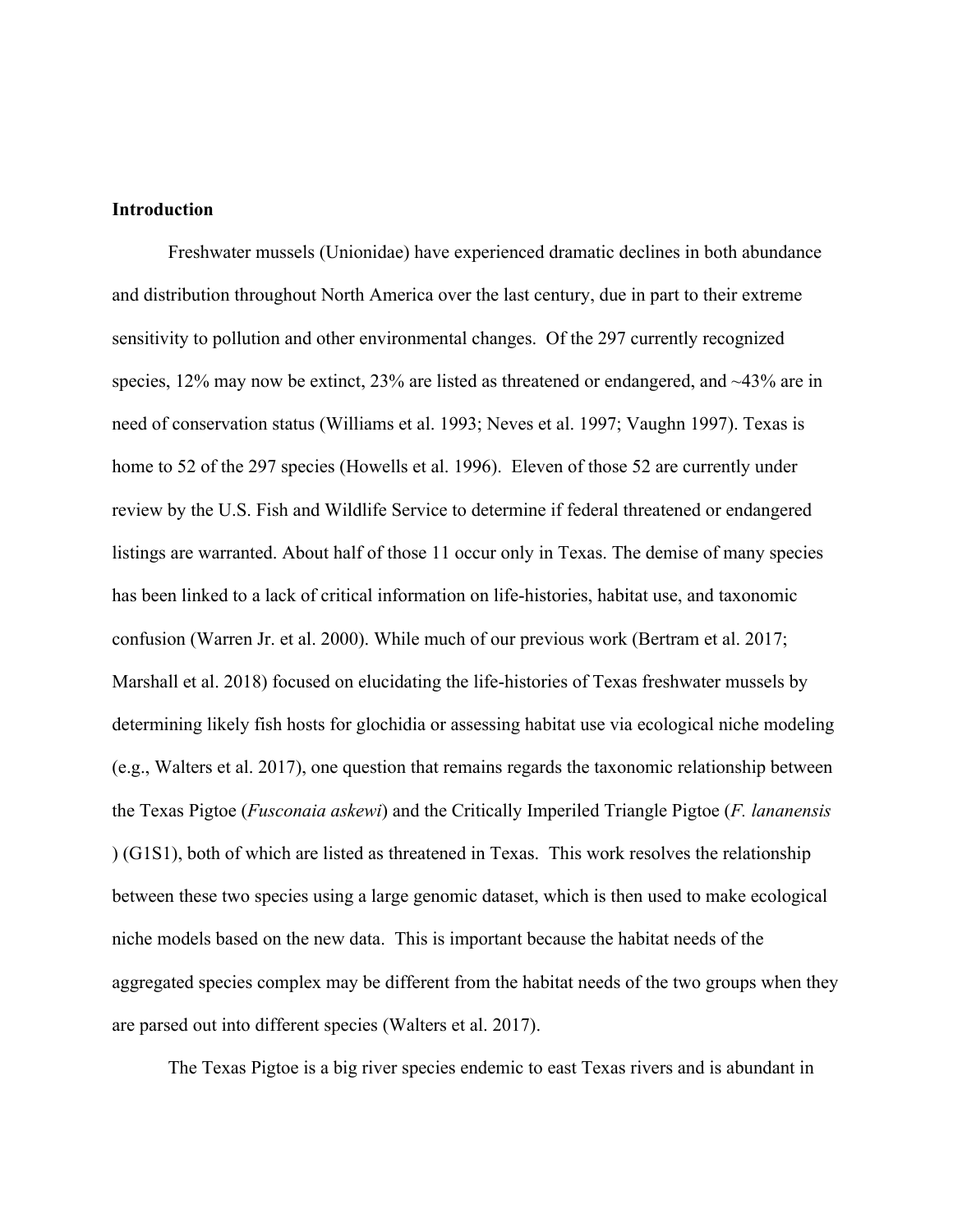the Sabine and Neches Rivers. Morphologically, it is very difficult to distinguish from the Triangle Pigtoe, which overlaps its distribution in the southern part of its range. Specifically, the Triangle Pigtoe is endemic to the Neches drainage basin of east Texas and has been recorded in the Angelina River, Attoyac Bayou and southern tributaries of the Neches such as Village Creek (Vidrine 1990; Howells 2006; Karatayev and Burlakova 2007). Given the morphological similarities between these two pigtoes, Burlakova et al. (2012) and Pieri et al. (2018) explored their genetic similarities in an attempt to determine if the they are indeed separate species. They both found low enough interspecific variation that they recommended folding the two into one single species; however, their recommendations is based on only two mitochondrial genes and part of a nuclear gene, which represent a very small fraction of the genomes of these species, and may show divergence patterns incongruent with other markers (e.g., nuclear sequences, AFLPs, SNPs, microsatellites, etc.). Further, even if we were to accept their genetic analyses, there is still much morphological and ecological data that support the current classification of the two as the separate species they are currently considered (Howells et al. 1996; Ford 2013). Therefore, the debate as to their taxonomic status lingers. The goal of this project was to provide a thorough sampling of genomic data to resolve the taxonomic relationship between the Texas and Triangle Pigtoe. We then created an ecological niche model informed by the genomics. To accomplish this task, we used the company  $SNPSaurus<sup>1</sup>$  to perform Nextera-tagmented, reductivelyamplified DNA (nextRAD) genotyping (Russello et al. 2015), which allowed us to obtain genome-wide single-nucleotide DNA polymorphisms (SNPs) for each of our specimens. Genome-wide SNPs provide more reliable phylogenetic and population genetic information than one or a few gene sequences (Brito and Edwards 2009). This allows large numbers of genetic

 <sup>1</sup> https://www.snpsaurus.com/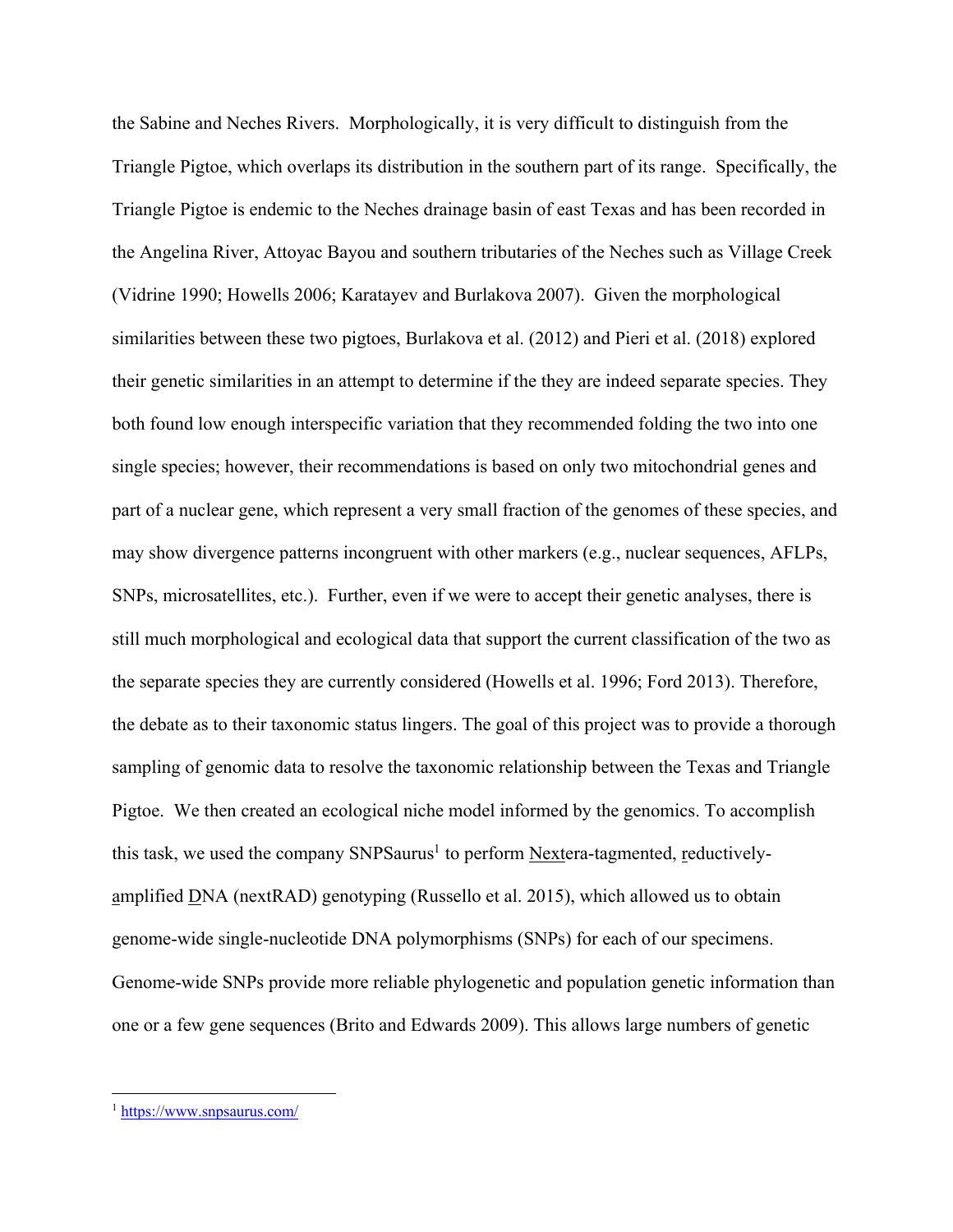variations such as single nucleotide polymorphisms (SNPs) to be readily identified (Miller et al. 2007; Baird et al. 2008; Davey et al. 2011). Because nextRAD markers are not based on any single individual genes, but rather are an aggregation of loci genome-wide, they provide an unbiased perspective on the overall patterns of relatedness of individuals to one another (Steane et al. 2011) and can therefore be key to resolving taxonomic questions (Rubin et al. 2012). In fact, very closely related taxa such as the Triangle Pigtoe and Texas Pigtoe are perfect for a nextRAD phylogenetic approach, which has been shown to be reliable in such circumstances (Rubin et al. 2012).

Our project addressed the following three questions: (1) What is the relationship between Texas Pigtoes and Triangle Pigtoes? Are they separate species/subspecies or a single species? If they are separate species/subspecies, are there misidentified specimens revealed by the genomewide taxonomic analysis that can now be properly classified? (2) What are the habitat requirements for these taxa, in light of the information about their taxonomic statuses, when their habitat preferences/tolerances are modeled in accordance with this new information? (3) Does habitat suitability accurately predict the presence/absence of these mussels?

Our project had three specific objectives, which match the research questions listed above. They are: (1) Resolve the taxonomy of the state threatened Texas Pigtoe (*Fusconaia askewi*) and the state threatened and critically imperiled Triangle Pigtoe (*F. lananensis*); (2) Refine niche models based on phylogenomic data; (3) Verify whether the mussels are found at locations where the habitat is predicted to be the most suitable and not found at less suitable locations.

#### **Materials and Methods**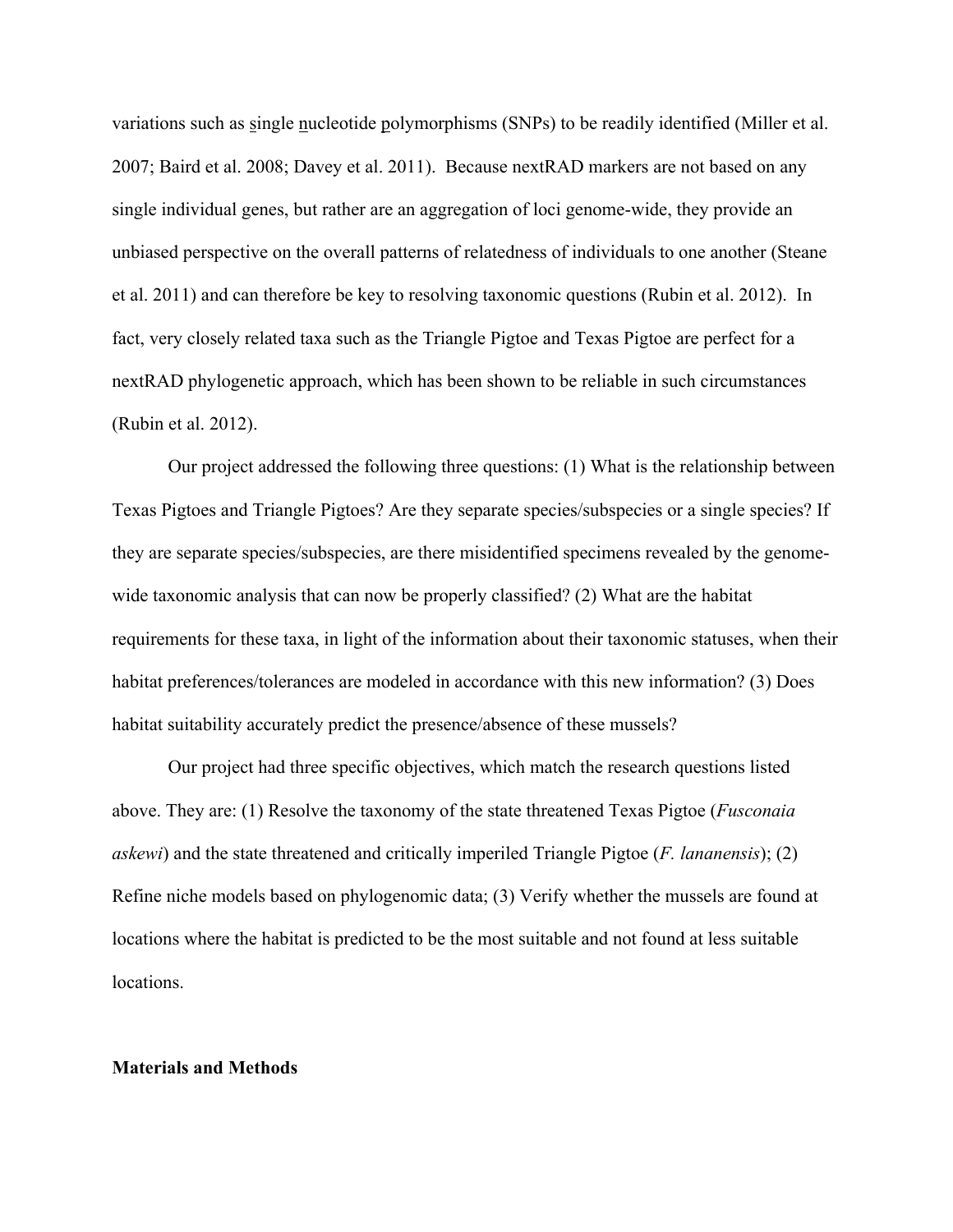*Genomics*. Our collections for genomic analysis were from throughout East Texas, from the Sulphur River, Big Cypress Creek, Sabine River, Neches/Angelina Rivers, Trinity River, and San Jacinto River watersheds (Figure 1). The collection consisted of 27 Texas Pigtoe and 13 Triangle Pigtoe specimens, as well as eight inconclusive specimens that were either Texas Pigtoe, Triangle Pigtoe, or Texas/Triangle Pigtoe hybrids (Table 1). In order to understand the Texas-Triangle Pigtoe relationship in a broader context, the collection also included 14 Trinity Pigtoe (*Fusconaia chunii*), seven Wabash Pigtoe (*Fusconaia flava*), and three Louisiana Pigtoe (*Pleurobema riddellii*) specimens.

We identified thousands of single nucleotide polymorphism (SNP) markers genome-wide for each specimen. Genome-wide SNPs provide more reliable phylogenetic and population genetic information than one or a few gene sequences (Brito and Edwards 2009). We extracted DNA from the specimens using illustra<sup>TM</sup> tissue & cells genomicPrep mini spin kits. Then we used the company SNPSaurus<sup>2</sup> to perform Nextera-tagmented, reductively-amplified DNA (nextRAD) genotyping (Russello et al. 2015), which allowed us to obtain genome-wide singlenucleotide DNA polymorphisms (SNPs) for each of our specimens. The SNPSaurus methods were as follows. Genomic DNA was converted into nextRAD genotyping-by-sequencing libraries as in Russello et al. (2015). Genomic DNA was first fragmented with Nextera reagent (Illumina, Inc), which also ligates short adapter sequences to the ends of the fragments. The Nextera reaction was scaled for fragmenting 15 ng of genomic DNA. Fragmented DNA was then amplified for 26 cycles at 73 degrees, with one of the primers matching the adapter and extending 9 nucleotides into the genomic DNA with the selective sequence GTGTAGAGC.

 <sup>2</sup> https://www.snpsaurus.com/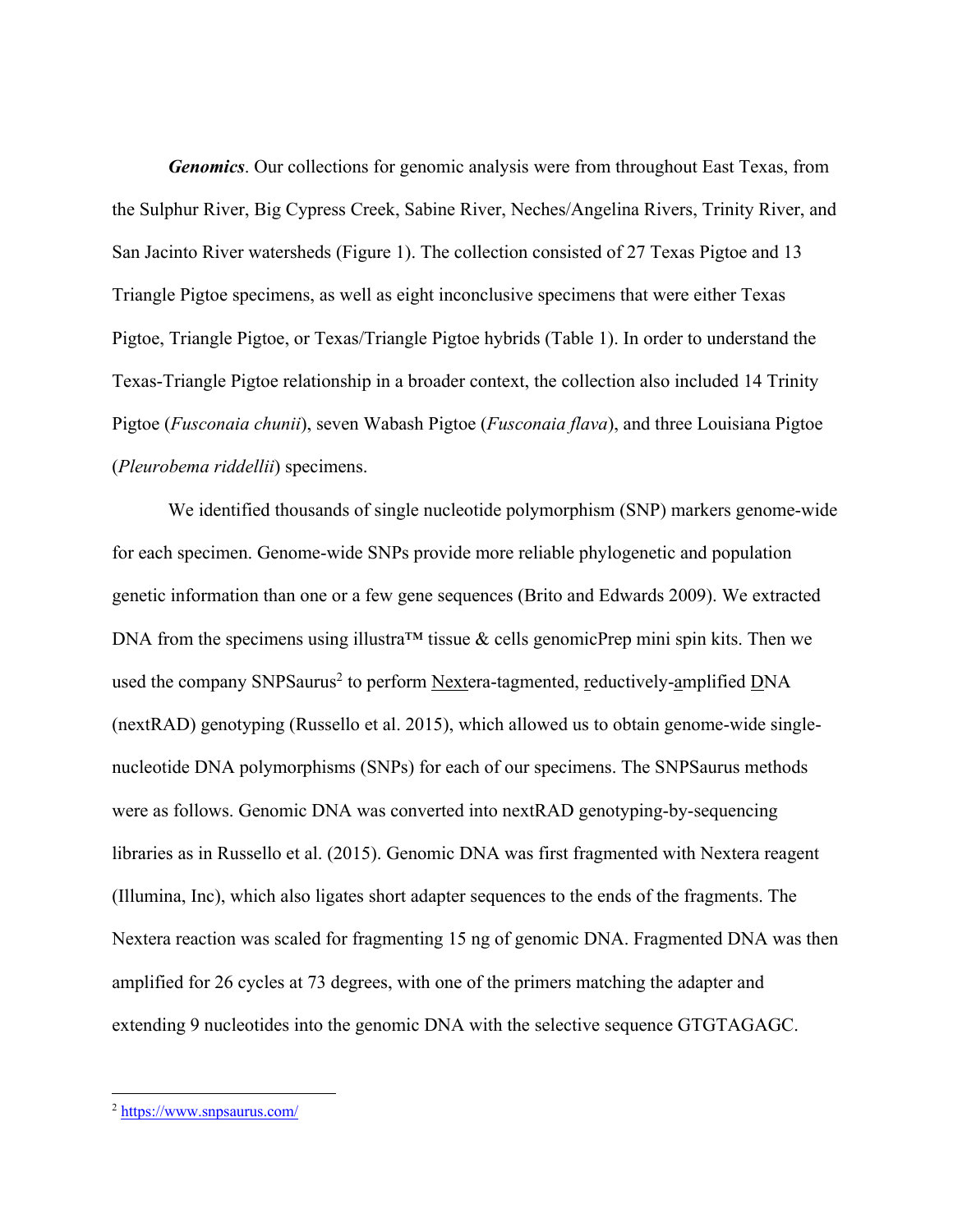Thus, only fragments starting with a sequence that can be hybridized by the selective sequence of the primer will be efficiently amplified. The nextRAD libraries were sequenced on a HiSeq 4000 with one lane of 150 bp reads (University of Oregon). The genotyping analysis used custom scripts (SNPsaurus, LLC) that trimmed the reads using bbduk (BBMap tools,

http://sourceforge.net/projects/bbmap/)<sup>3</sup>. Next, a de novo reference was created by collecting 10 million reads in total, evenly from the samples, and excluding reads that had counts fewer than 8 or more than 1000. The remaining loci were then aligned to each other to identify allelic loci and collapse allelic haplotypes to a single representative. All reads were mapped to the reference with an alignment identity threshold of 90% using bbmap (BBMap tools). Genotype calling was done using Samtools<sup>4</sup> and beftools<sup>5</sup>. The vef was filtered to remove alleles with a population frequency of less than 15%. Loci were removed that were heterozygous in all samples or had more than 2 alleles in a sample (suggesting collapsed paralogs). The resulting dataset had 10,500 genome-wide SNPs for each specimen, although we thinned it down one SNP per nextRAD fragment (for a total of 483 SNPs) in order to reduce redundant genomic information (Takeuchi et al. 2005).

We used two approaches for phylogenetic analysis of our specimens. First, we used a straightforward, "total evidence" approach by concatenating loci into a single matrix and inferring a maximum likelihood phylogeny using RAxML (Stamatakis 2014). This approach provided a single tree that averages the phylogenetic signal from across the genome, but may obscure more nuanced variation from individual loci, such as might arise from evolutionary phenomena like incomplete lineage sorting. Second, we used the program Bayesian Evolutionary

<sup>&</sup>lt;sup>3</sup> The settings were: bbmap/bbduk.sh in= $$file out=Southle ktrim=r k=17 hdist=1 mink=8$ ref=bbmap/resources/nextera.fa.gz minlen=100 ow=t qtrim=r trimq=10

<sup>4</sup> The settings were: samtools mpileup -gu -Q 12 -t DP,DPR -f ref.fasta -b samples.txt

<sup>&</sup>lt;sup>5</sup> The settings were: bcftools call -cv -  $>$  genotypes.vcf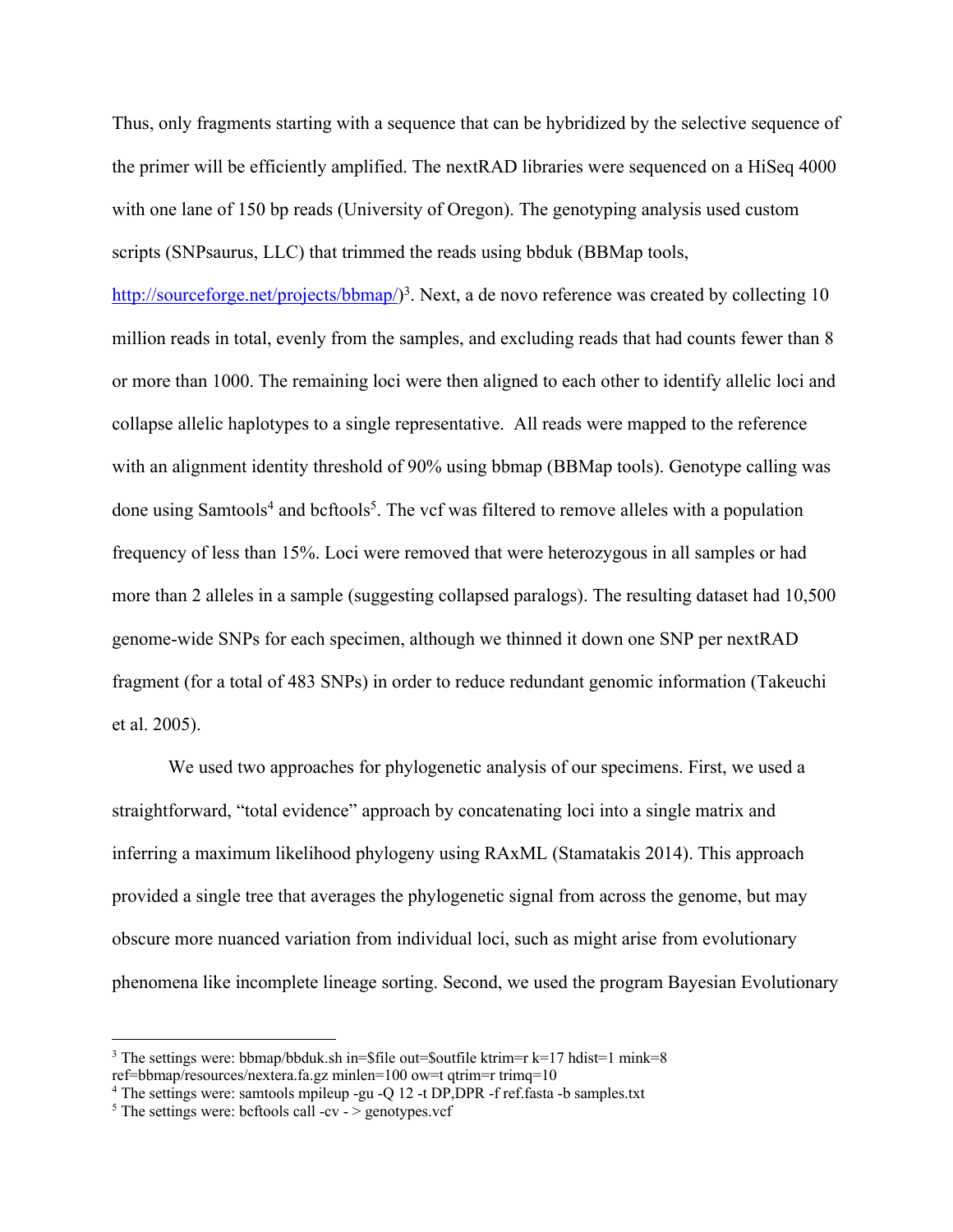Analysis by Sampling Trees (BEAST) (Bryant et al. 2012), with the add-on package SNP and AFLP Package for Phylogenetic analysis (SNAPP) (Bryant et al. 2012) to infer species trees and species demographics from independent (unlinked) biallelic markers such as well spaced SNPs (Bryant et al. 2012). This program implements a full coalescent model, but uses a novel algorithm to integrate over all possible gene trees, rather than sampling them explicitly. Following Yoder et al. (2013), we analyzed our SNP data using a multispecies coalescent approach in SNAPP version 1.3.0 within BEAST2 v2.3.2. The analysis used the GTR model of evolution and proceeded for 10,000,000 generations with 1,000,000 (10%) discarded as burnin. The full SNP data were converted to a 0, 1, 2 format for analysis, with 1 representing a heterozygous genotype. Once the program completed, the results were analyzed in Tracer (Drummond and Rambaut 2007) for performance and accuracy (not shown).

In addition to phylogenetics, we used the program STRUCTURE (Pritchard et al. 2000; Porras-Hurtado et al. 2013) to estimate the admixture (in other words, the hybrid ancestry) of each specimen. Because STRUCTURE does not require a priori placement of taxa into groups, this program is appropriate for uncovering historic patterns of gene flow across the genome. We determined the optimal number of inferred ancestral groups, or clusters, by trying different numbers of clusters, ranging from 1-20. We found that the increase in the likelihood (i.e., the lowest log-likelihood; Sokal and Rohlf 1995) levelled off at four groups (data not shown). STRUCTURE uses the chosen number of clusters, in this case four, to assign "membership coefficients" to each specimen. The coefficients correspond to the proportion of the genome contributed to that specimen by each inferred ancestral group, or cluster, and they sum to one.

**Ecological Niche Modeling**. Next we created a habitat suitability map (also called ecological niche model) for Texas Pigtoe. We did not create an ecological niche model for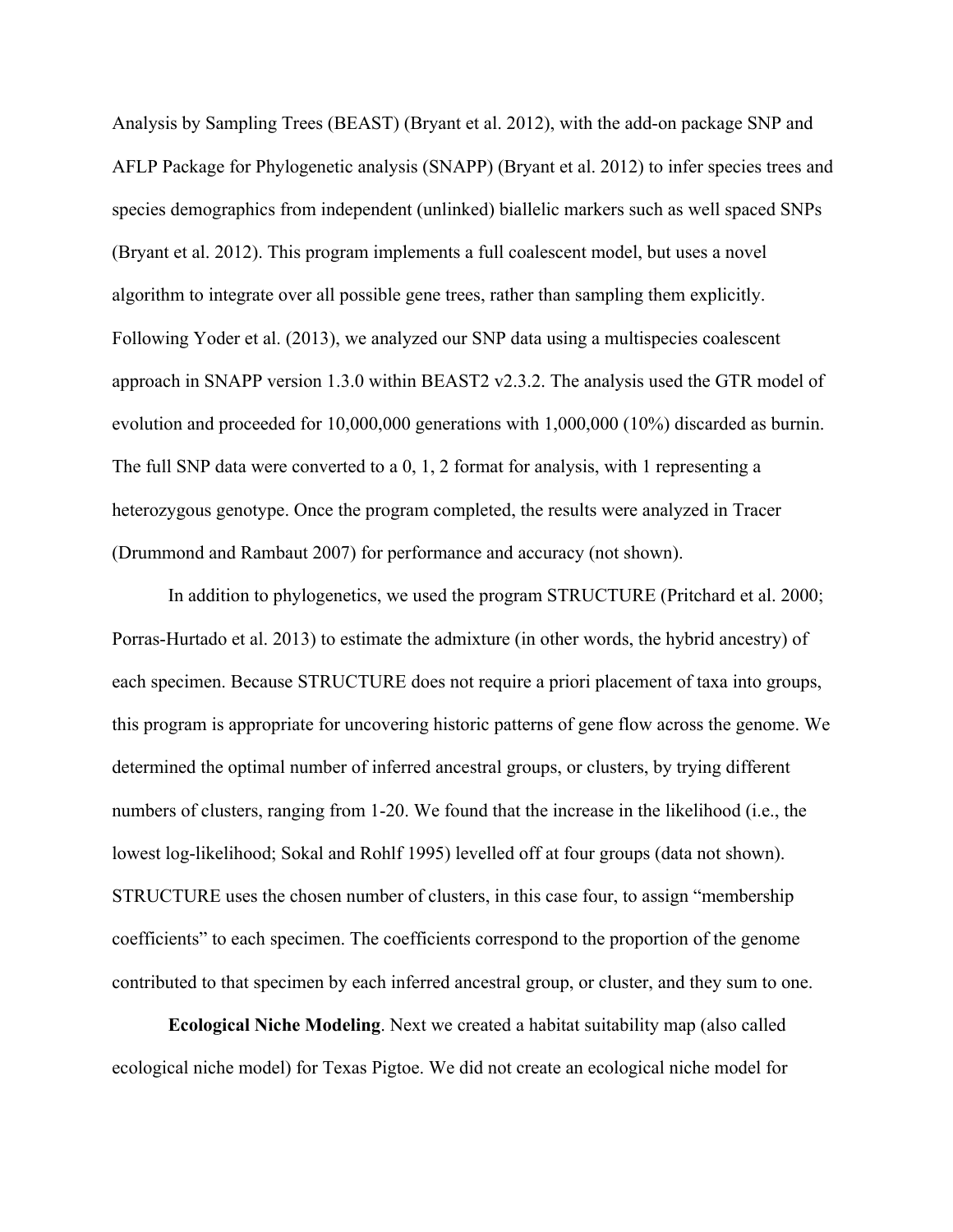Triangle Pigtoe, because the genomics results told us that it is synonymous with Texas Pigtoe (see results below). Therefore, we modeled them together as one species, which we termed *F. askewi* (Texas Pigtoe). We used the Maxent method for ecological niche modeling, which uses a general-purpose machine learning method that estimates the probability of a species distribution by finding the probability of a distribution that is closest to uniform and then altering one environmental variable at a time repeatedly to maximize the likelihood of the occurrence dataset (Hernandez et al. 2006; Phillips et al. 2006). Maxent produces a heat map that visualizes a fitted cloglog link function relating the environmental data to the habitat suitability of every parcel of the landscape (at the grain size of the environmental data) (Phillips 2017). The habitat suitability scores range on a scale from zero (most unsuitable) to one (most suitable).

This study focused on the associations of environmental factors with mussel distributions at a relatively fine-grained resolution (100 m2 x 100 m2 resolution), where local habitat parameters including water velocity, depth, and substrate type are commonly thought to influence mussel abundance and distribution (Vannote and Minshall, 1982; Holland-Bartels, 1990; Strayer and Ralley, 1993; Strayer et al., 1994). The analysis was restricted primarily to the Trinity, Cypress, Sulphur, Sabine, Neches, and Angelina rivers and their associated watersheds (Figure 2). We used only those Texas Pigtoe specimens that were less than 10% admixed (hybridized) with other species, as inferred from the STRUCTURE analysis. This is so we would model "pure" representatives of the species and not hybrids to any appreciable degree. To minimize autocorrelation at 1km, we used the 'thin' function of the package spThin (Aiello-Lammens et al. 2015) in R version 3.5.2 (R Core Team 2019).

We modeled the suitability of habitat for the Texas Pigtoe as a function of continuous soil variables from the SSURGO database (United States Department of Agriculture et al. 1995),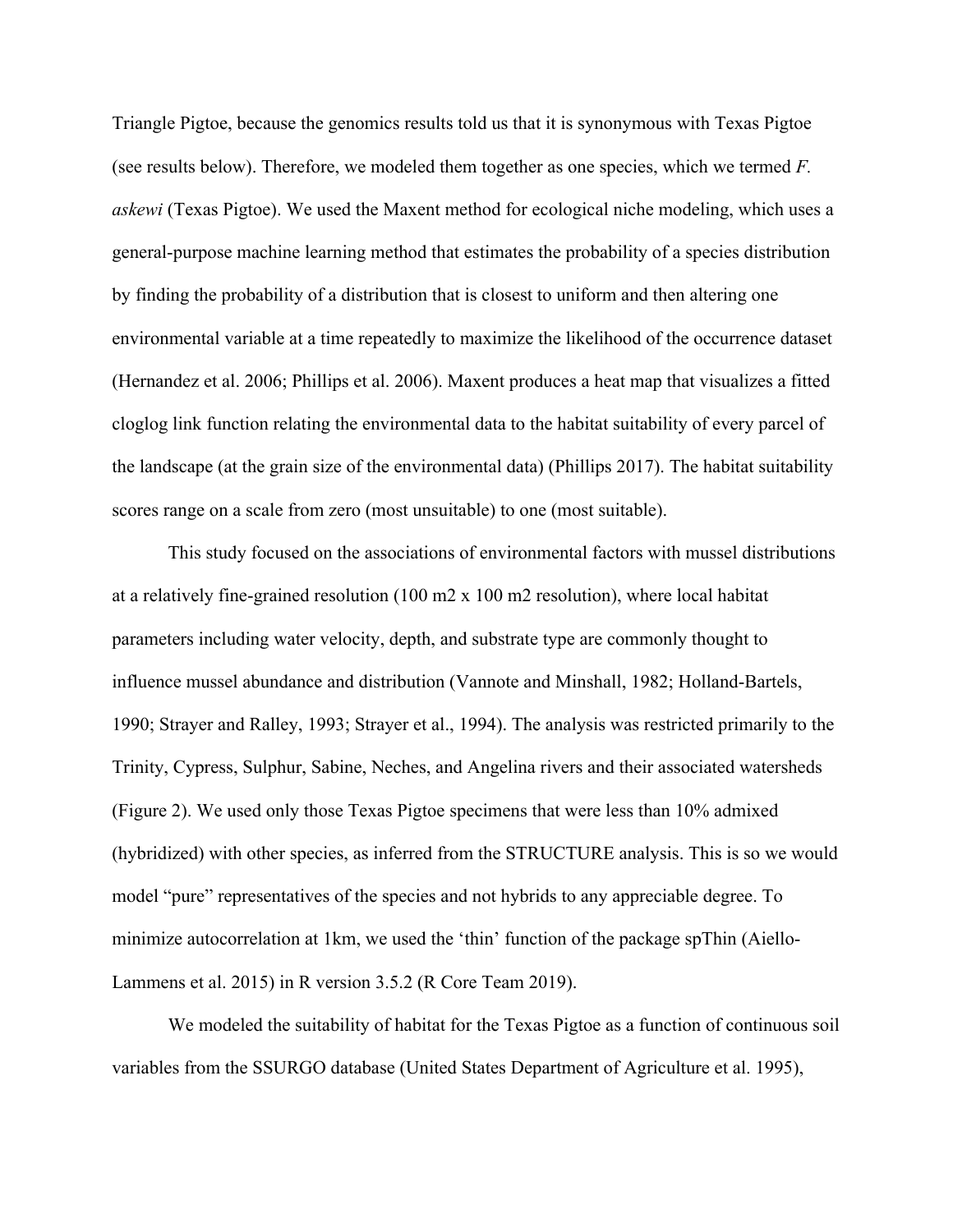continuous hydrology variables from the NHDFlowline database (US Environmental Protection Agency (USEPA) and US Geological Survey (USGS) 2005), and continuous climate variables from the WorldClim database (Hijmans et al. 2005). We also included geology characteristics (Horton 2017), landform (Hammond 1964), and vegetation type (U.S. Geological Survey Gap Analysis Program 2016) as categorical variables. Finally, we included the distributions of the two confirmed fish hosts for Texas Pigtoe, the Blacktail Shiner (*Cyprinella venusta*) and the Red Shiner (*Cyprinella lutrensis*) (Bertram et al. 2017) as continuous variables. The full list of environmental variables is in the supplementary data.

We followed the approach outlined in Walters et al. (2017), wherein the layers are clipped to constrain them to a 100-meter distance around rivers and streams, delineated by the NHDFlowline dataset (US Environmental Protection Agency (USEPA) and US Geological Survey (USGS) 2005). The resolution of the models was 100m x 100m. We ended up with nine distinct GPS locations of genomically confirmed specimens of Texas Pigtoe (not hybrids) (Figure 2) (Table 2); two sites had to be thrown out because they lay outside of the lotic buffer for which we had environmental data (not shown). All layers and data points were converted to the Universal Transverse Mercator coordinate system (Buchroithner and Pfahlbusch 2017) using the projection for zone 15 North and the datum North American Datum 1983 (Junkins and Garrard 2006).

In order to include the distributions of the Blacktail Shiner and the Red Shiner in our niche model for the Texas Pigtoe, we first performed ecological niche modeling on the individual fish species and used the resulting habitat suitability maps of each species as layers in the Texas Pigtoe model. Therefore, the ecological niche model for the Texas Pigtoe contains two more environmental layers than the ecological niche models for the Blacktail Shiner and Red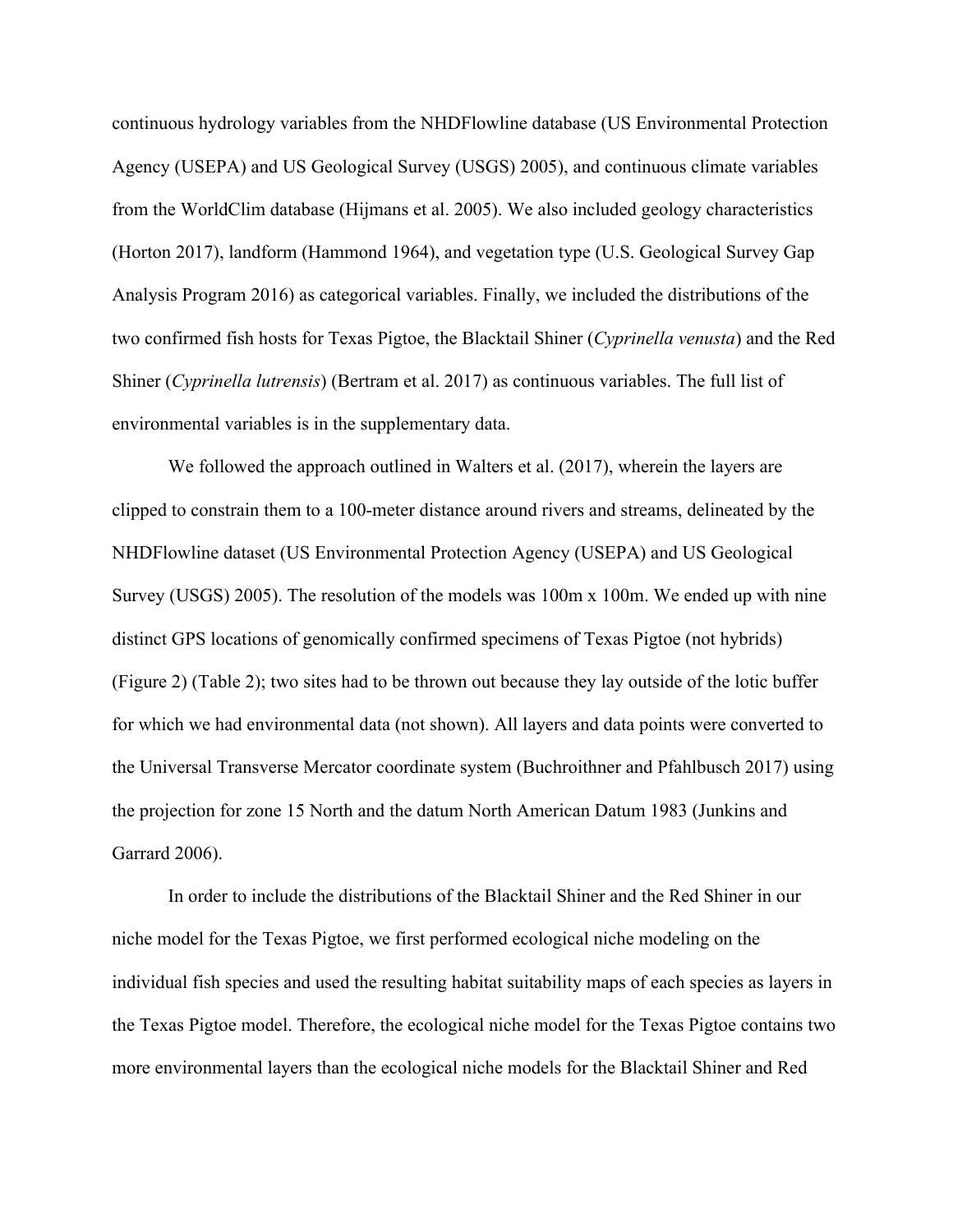Shiner (namely, the habitat suitability maps from the ecological niche models of the two fish species). Otherwise the modeling procedures for the fish and the Texas Pigtoe were generally the same. The locations used for ecological niche modeling of the fish species came from the Fishes of Texas database (Hendrickson and Cohen 2015) and included only those locations since 1990 that fell within our study area. We thinned the fish locations to be at least 1 km apart from one another as described above. The locations of the fish points used for modeling are included in the supplementary data as shape file packages ("red shiner.zip" and "blacktail shiner.zip").

To avoid model overfitting and other problems, we included only continuous environmental layers that had Pearson correlation coefficients of |0.60| or less (see the supplementary data). We performed the correlation analysis using ENMTools version 1.4.4 (Warren et al. 2010). This left us with 25 continuous variables, and three categorical variables, that we used for modeling both the fish and Texas Pigtoe. We also added the two fish distribution layers derived from this modeling approach to the model for Texas Pigtoe. Thus there were 28 layers used for modeling the fish species, and 30 layers used for modeling Texas Pigtoe (i.e., the Texas Pigtoe model used the same 28 layers that were used for the fish models, plus two fish distribution layers derived from the two fish models) (see the supplementary data).

Models were validated using the test AUC, or the area under the operator receiving curve. AUC measures the probability that a randomly chosen presence site will be ranked above a randomly chosen pseudoabsence site (Pearson et al. 2007). The test AUCs represent the average percentage of the pseudoabsence data with lower habitat suitability scores than "test" presence locations left out of the model building process for each model fold. Importantly, this model validation procedure is based on data points (test data) that were naïve to the model building process for each model fold.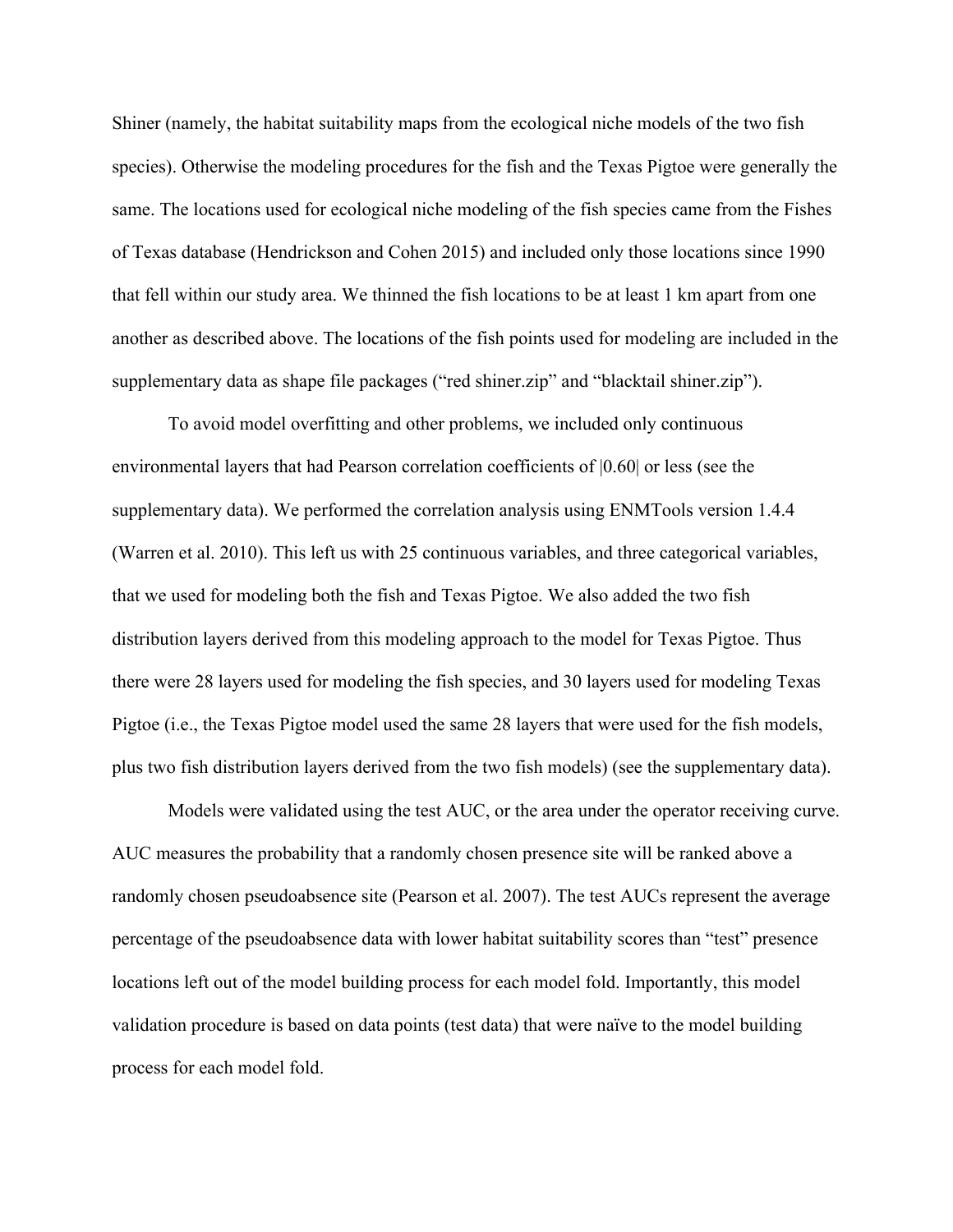The final models were confirmed with cross-validation, where the data are split into *k* independent subsets, and for each subset, the model is trained with  $k - 1$  subsets and evaluated on the *k*th subset (Merow et al. 2013). For the fish species, which had very large numbers of occurrences, we used  $k = 10$  equal-sized model folds, where all samples are included in the training and test sets at least once, iteratively. Model statistics were then averaged across the *k* folds. For Texas Pigtoe, the number of genomically-informed presence locations was small (only nine). Therefore, we used a "leave-one-out" or "*n*-1" cross-validation method, as previously described by Pearson et al. (Pearson et al. 2007), which is appropriate for small sample sizes. Specifically, we set *k* to equal the number of samples, so that each of the *k* folds contained *n* -1 observations, where *n* is the total sample size. This means that each fold only had a single test data point, and that each observation was the test data point, in turn, for a separate fold. Model statistics were then averaged across the *k* folds.

To quantify the relative importance of the individual environmental variables to the models, the fit of each full model was compared to reduced univariate models (Phillips and Dudik 2008). If an environmental variable accounted for a substantial portion of the model fit when modeled by itself (as compared to the full model that was based on all the environmental variables), then the environmental variable was considered important in determining the varying habitat suitability of the landscape for that model (Phillips and Dudik 2008).

Model fit was measured with the gain statistic. Gain is a likelihood (deviance) statistic that measures the model performance compared to a model that assigns equal habitat suitabilities to all areas of the landscape. Taking the exponent of the final gain gives the (mean) probability of the presence sample(s) compared to the pseudoabsences. For instance, a gain of 3 means that an average presence location has a habitat suitability of  $e^3 = 20.1$  times higher than an average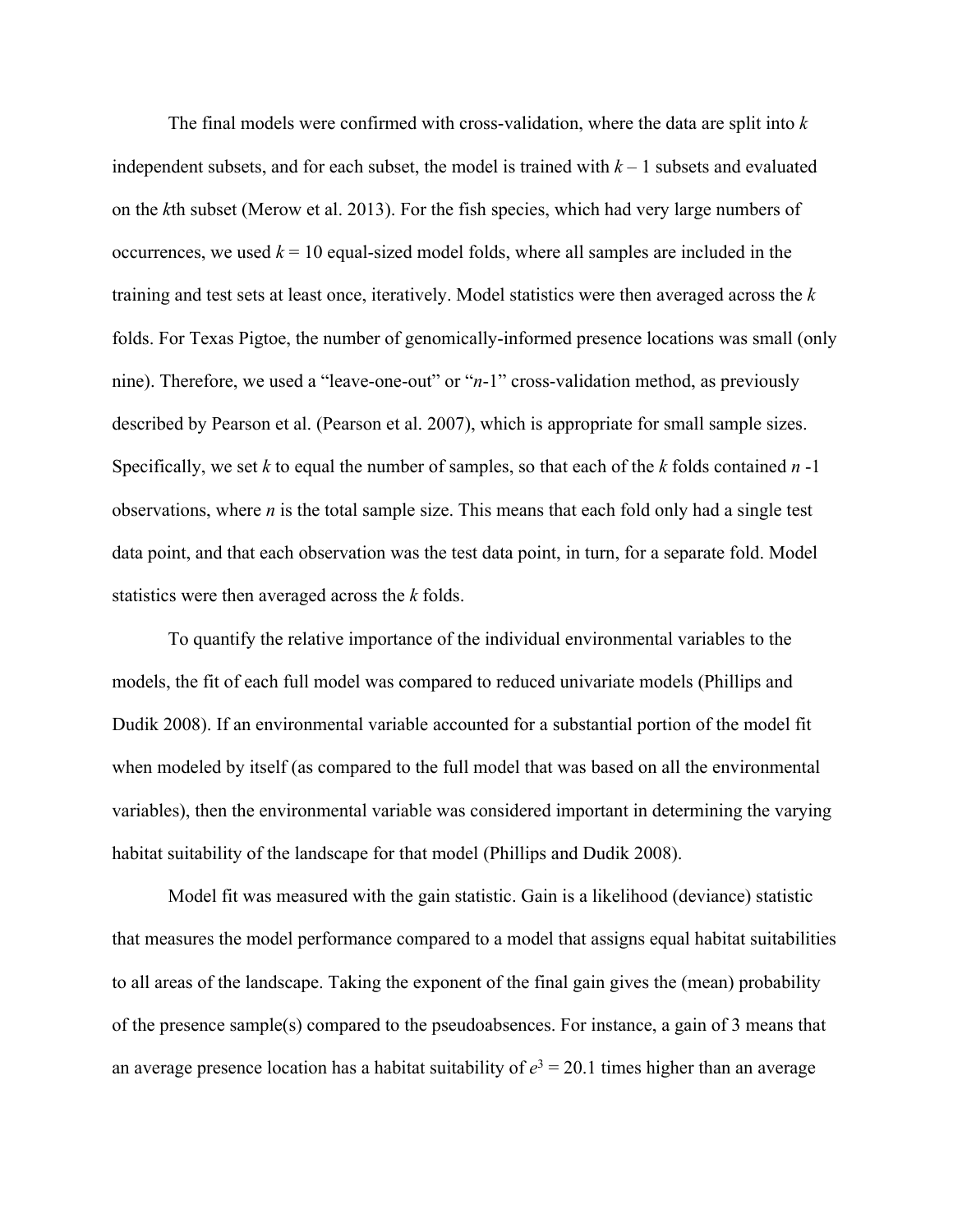pseudoabsence site. Test gains should be positive; a negative test gain means that the variable modeled by itself does a worse job at predicting species occurrence points than a uniform distribution (i.e., one that assigns every pixel the same habitat suitability score).

**Ground-truthing**. We verified that the genomically-informed habitat suitability map for Texas Pigtoe accurately assigns higher habitat suitabilities to areas where Texas Pigtoe is found than to areas where it is not found. Importantly, this effort was based upon independent data that was newly collected and was not used in the ecological niche modeling effort. This means that different data was used to make the habitat suitability map than was used to verify it. The new sites were never visited before as part of any other modeling efforts. We visited a total of 25 sites (Figure 3), which included ones the habitat suitability map deemed highly suitable as well as ones deemed less suitable, such that we had a diversity of sites with different levels of habitat suitability represented in our ground-truthing efforts (Table 3).

We analyzed the ground-truth data using two approaches: *t*-tests comparing the habitat suitability of areas where the Pigtoes were found to the areas where the Pigtoes were not found (Sokal and Rohlf 1995), and logistic regression of the Pigtoes' presence/absence as a function of habitat suitability (Cox 1958). The habitat suitabilities were extracted from the habitat suitability map for Texas Pigtoe. The *t*-test provided a *P*-value for the hypothesis that areas where the Pigtoes are found have higher habitat suitabilities than areas where they are not found. The logistic regression provided a *P*-value for the hypothesis that areas with higher habitat suitabilities are more likely to have Pigtoes than areas with lower habitat suitabilities.

#### **Results**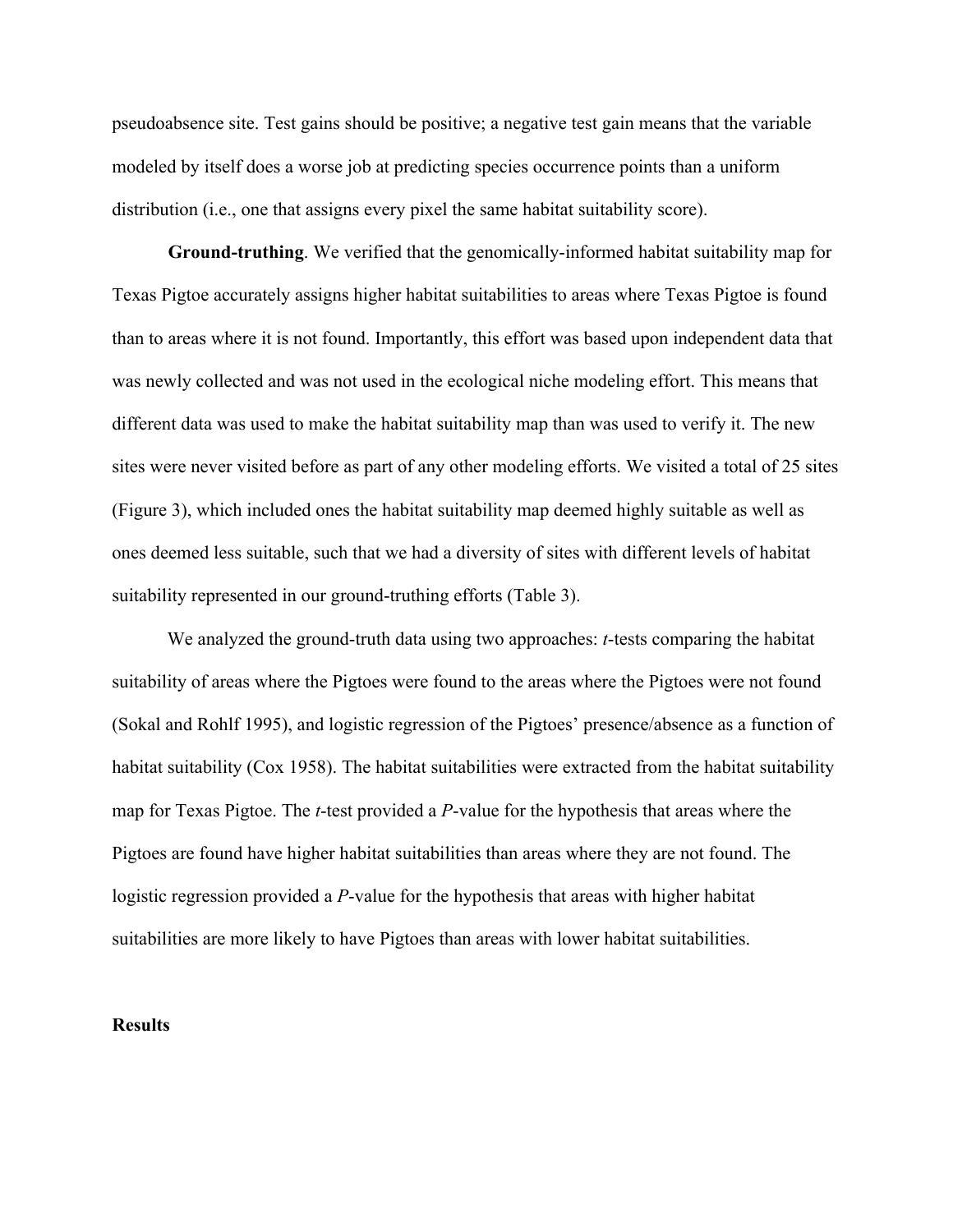**Genomics**. The maximum likelihood and Bayesian coalescence-based phylogenies yielded different topologies and had many unresolved nodes (Figures 4 and 5, respectively). This means that the phylogenetic analyses did not yield clear pictures of the relationships among species. This is not surprising, however, given that there is evidence of hybridization among them (see below). Phylogenetic software does not handle hybridization and heterozygosity well (Lischer et al. 2014). But whereas the genomic results were inconclusive, the results based on Bayesian cluster analysis, which are more appropriate in this circumstance, were more definitive.

The Bayesian cluster results (STRUCTURE) show that Texas and Triangle Pigtoe are not differentiated genomically (Figure 6, top). They cluster together as the same species, which is indicated by the color red. The Trinity Pigtoe specimens cluster together as indicated by the color yellow, the Wabash Pigoes cluster together as indicated by the color blue, and the Louisiana Pigtoe specimens cluster together as indicated by the color green. The results suggest that there is hybridization among all of the species with one another, as indicated by the diversity of ancestors (colors) comprising many of the individuals (columns in Figure 6; Table 4). Other noteworthy results are as follows:

- Louisiana Pigtoe: the analysis reveals admixture between Louisiana Pigtoe and the other mussels analyzed. Traces of its ancestry (represented by the green color) can be seen in several specimens collected from Neches and Angelina Rivers (Figure 6 bottom), and conversely Texas and Trinity Pigtoe ancestries can be seen in one of the Louisana Pigtoe specimens (Figure 6; Table 4).
- Trinity Pigtoe: the analysis reveals admixture between Trinity Pigtoe and the other mussels analyzed. High amounts of Wabash Pigtoe and Texas Pigtoe ancestry are found in several Trinity Pigtoe specimens. Specifically, high amounts of Wabash Pigtoe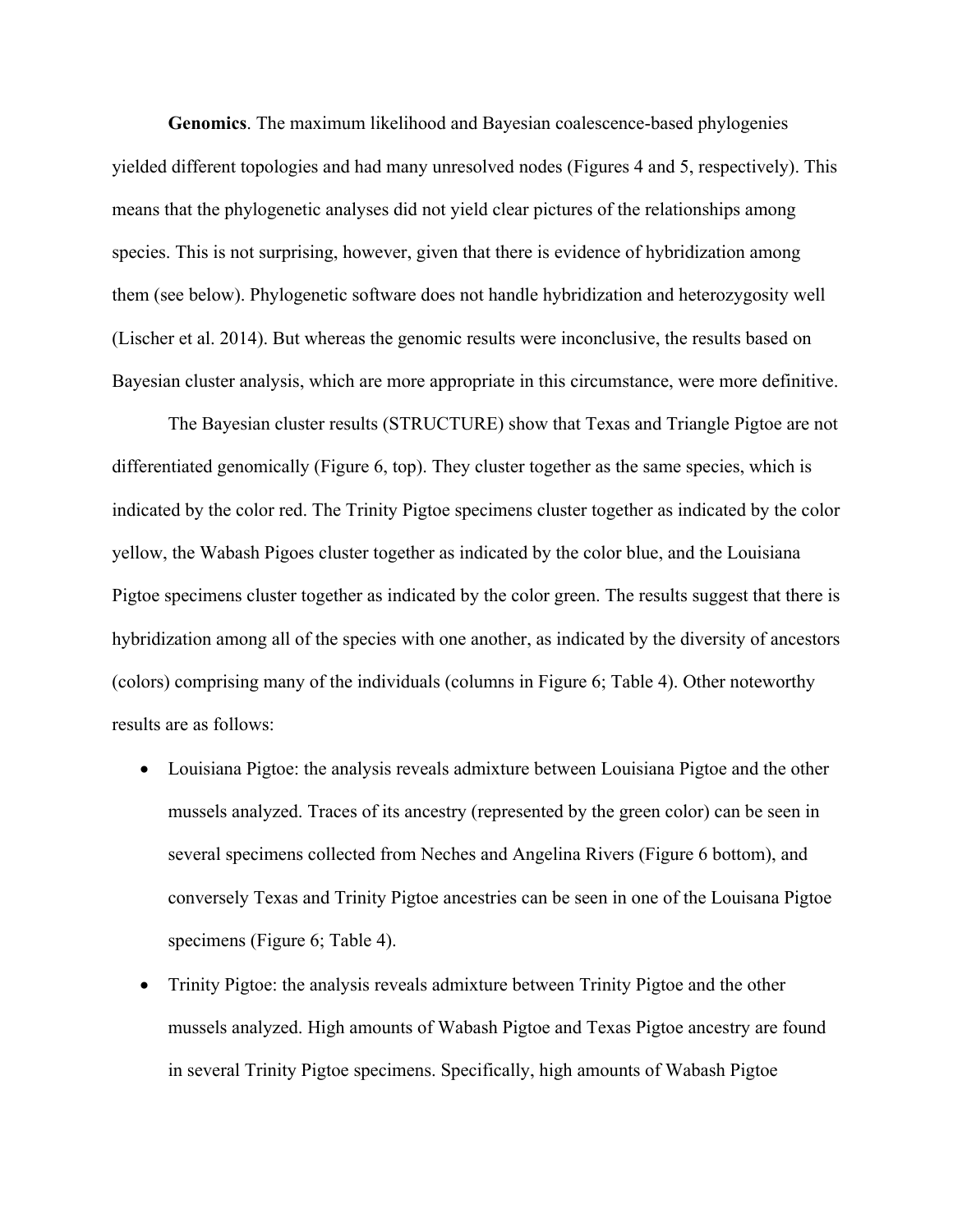ancestry are found in Trinity Pigtoe specimens in the Trinity and San Jacinto watersheds; high amounts of Texas Pigtoe ancestry are found in Trinity Pigtoe specimens in the Trinity watershed (Figure 6 bottom; Table 4).

• Specimens from the San Jacinto watershed were hybrids of Trinity Pigtoe and Wabash Pigtoe, rather than just Texas Pigtoe specimens as we had assumed (Figure 6, Table 4). Trinity Pigtoe has not been identified in the San Jacinto watershed before to our knowledge.

**Ecological niche modeling**. The ecological niche modeling results for the fish species are available in the supplementary data. We will focus here on the ecological niche modeling results for Texas Pigtoe. We found that the test gain for the model with only gypsumcombinedraster had a highly negative test gain (see the supplementary data), indicating that it was dragging down the model fit. Therefore we removed this layer and re-ran the model and that is what we report here.

The average test AUC for the full model was 0.87, indicating that the model is useful (Elith 2002). The model agrees with our previous research (Walters et al. 2017), showing that the most suitable Texas Pigtoe habitat is in the upper Sabine, upper Neches, and Angelina Rivers (Figure 7). The most important variables contributing to the test gain of the full model were: geologic type, soil erodibility, base flow, Blacktail shiner distribution, landform, stream velocity, soil calcium carbonate concentration, and stream volumetric flow rate (Table 5). Response curves are available in the supplementary data. The geologic types associated with Texas Pigtoe habitat suitability were sand and alluvium. Along with this, their habitat suitability increased with increasing erodibility of the surrounding soil. Their habitat suitability increased as the percentage of the stream's total volume comprised of groundwater increased relative to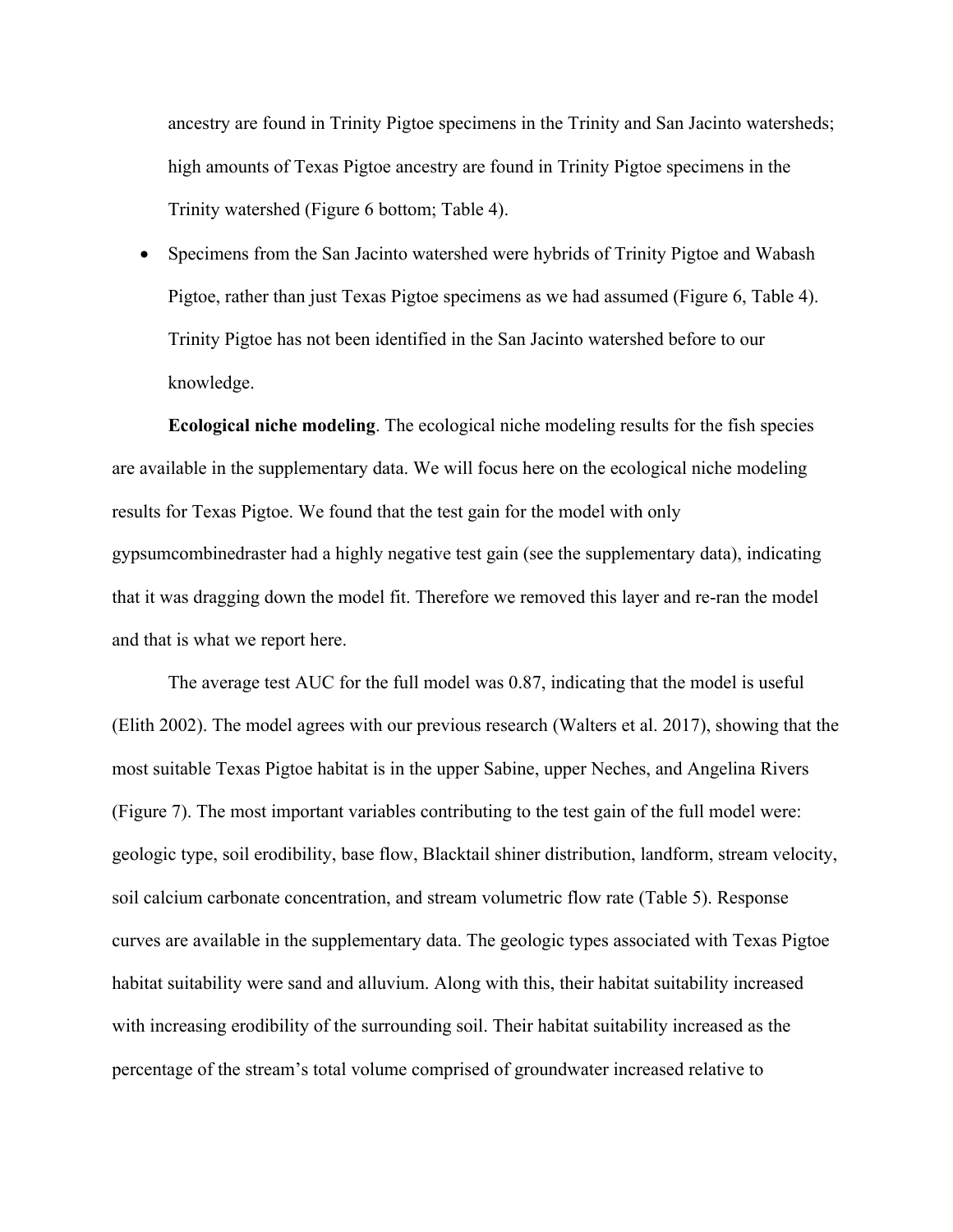precipitation runoff. They were associated with locations that were more suitable for the Blacktail shiner, one of their hosts. They were associated with one particular type of landform: one particular type of irregular plains, where 50-75% of gentle slope is in upland. They are associated with higher stream velocities, lower soil calcium carbonate levels, and higher stream volumetric flow rates corresponding to larger rivers.

**Ground-truthing**. On average, the ground truth locations where Texas Pigtoe were found had higher habitat suitability than the ground truth locations where it was not found (Figure 8). The trend was suggestive but was not statistically significant, either by the *t*-test *P*value or by the logistic regression *P*-value.

#### **Discussion**

**Genomics**. In summary, the results presented here show that Texas and Triangle Pigtoe are synonymous. This has been suggested by other researchers (Burlakova et al. 2012; Pieri et al. 2018), but the prior research was inferred from the analysis of one or a few genes, which can be inconclusive or misleading when taxa are closely related (Pamilo and Nei 1988; Maddison 1997; Shaw 2002; Brito and Edwards 2009; Wiens et al. 2010; Swenson and El-Mabrouk 2012; Mitchell and Gonder 2013). In other words, while phylogenies based on one or a few genes can tell genera apart, they cannot necessarily tell species apart. Phylogenies based on one or a few genes may inappropriately lump species together in ways that do not reflect their true ancestries. Thus our study with genome-wide data is more definitive, and we believe it is now warranted to collapse the two species into one. The Bayesian cluster analyses in particular demonstrated that the two entities are synonymous. They did not have different ancestral groups that distinguish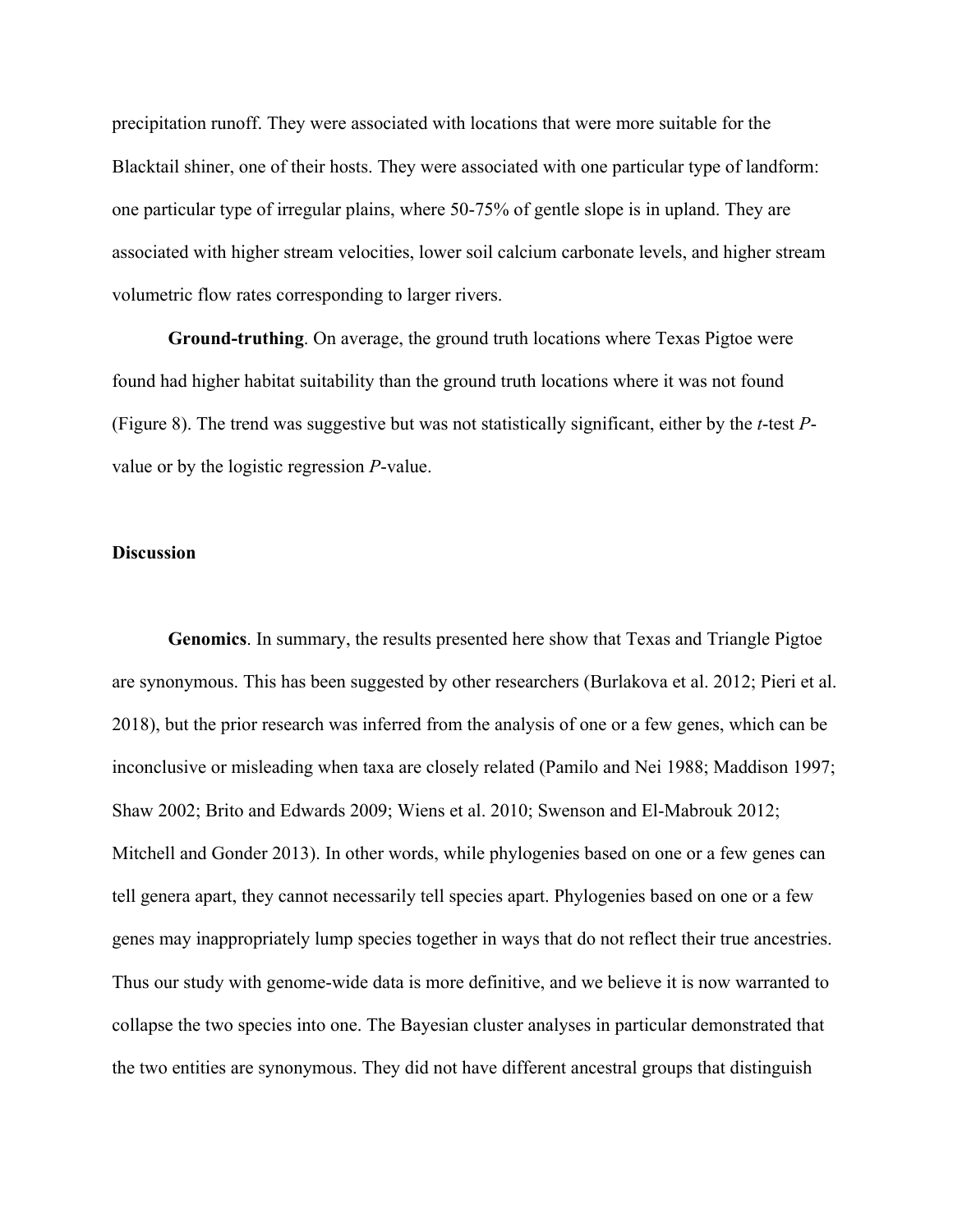them, although the other species did have different ancestral groups that distinguish them from Texas/Triangle Pigtoe. We will refer solely to Texas Pigtoe for the rest of this report, and it will include both Texas Pigtoe and Triangle Pigtoe specimens.

The Bayesian cluster analysis also revealed evidence of hybridization among species. Hybridization is a risk factor for extinction of a rare species, because its distinct gene pool may become lost (Rhymer and Simberloff 1996; Fitzpatrick et al. 2015; Todesco et al. 2016; Galaverni et al. 2017). We found that most of our Texas Pigtoe specimens, which were the focus of this study, showed evidence of hybridization with other species. The unique gene pool of Texas Pigtoe may be at risk of genetic swamping, and this has not been documented before. Uniquely it is our genome-wide approach that allowed us to come to this conclusion. The next steps regarding what to do about this hybridization lie outside the scope of this grant, but we believe we have presented conclusive genomic evidence that it is occurring among all of the East Texas endemic species included in our dataset. We believe plans should be made to mitigate hybridization among species, by, for instance, finding areas of allopatry among species and monitoring the populations over time, both genetically with traditional field observations, to ensure that other species or their genes do not move in to those areas.

While the focus of our efforts was on Texas Pigtoe, we had some noteworthy hybridization results involving Louisiana Pigtoe. Louisana Pigtoe is endemic to East Texas and listed as threatened by the Texas Parks and Wildlife Department,<sup>6</sup> and is also under review by the US Fish & Wildlife Service for listing as threatened or endangered.7 Our results suggest that hybridization is occurring between the Louisiana Pigtoe and the Texas Pigtoe and between the Louisiana Pigtoe and the Trinity Pigtoe. This is surprising, because the Louisana Pigtoe is in a

 <sup>6</sup> https://tpwd.texas.gov/huntwild/wild/wildlife\_diversity/nongame/listed-species/invertebrates.phtml

<sup>7</sup> https://ecos.fws.gov/ecp0/profile/speciesProfile?spcode=Q3RF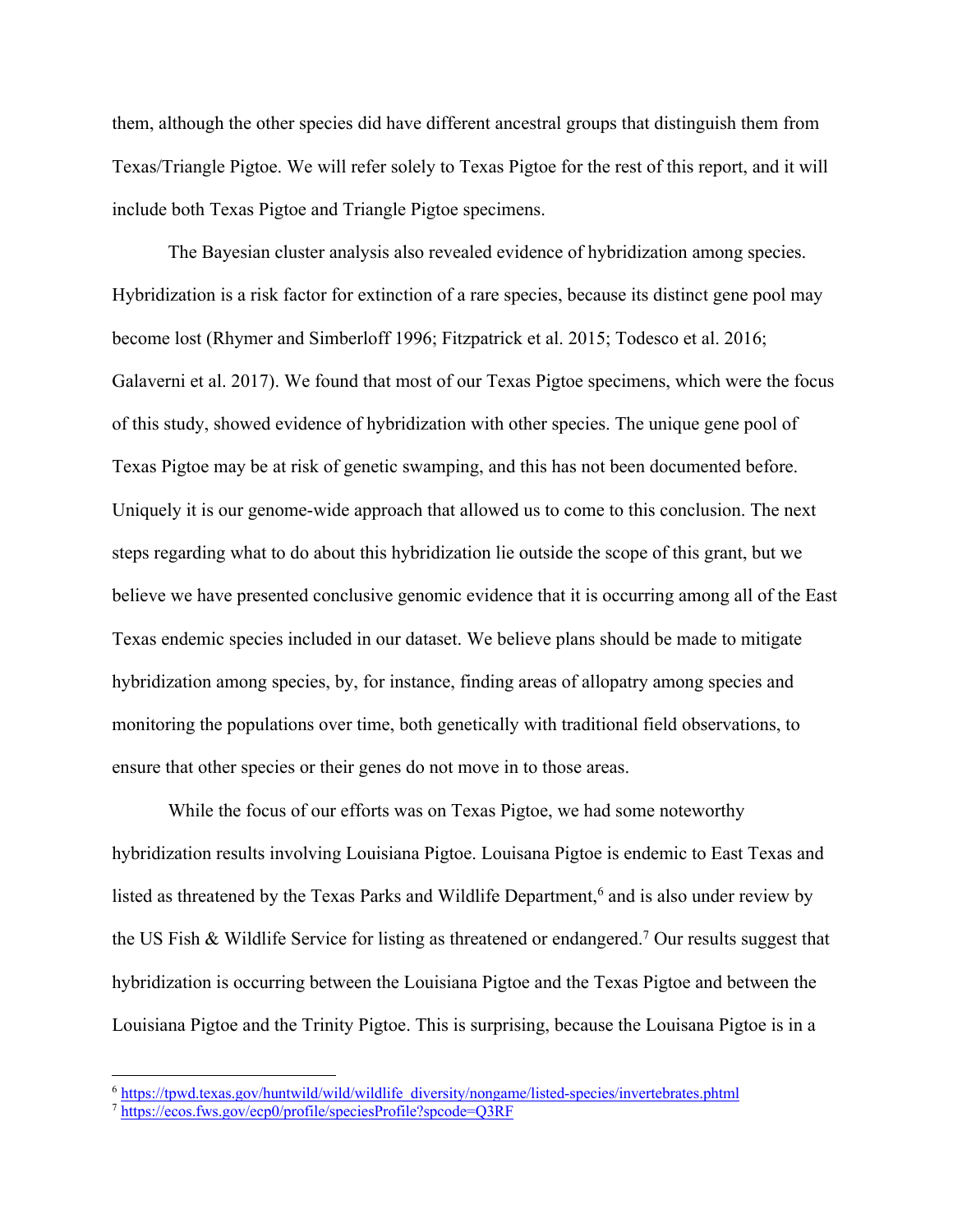different genus from the Texas Pigtoe and Trinity Pigtoe, and also because it was not known that the Trinity Pigtoe and the Louisiana Pigtoe come into contact. Genomic testing is needed on a larger number of Louisiana Pigtoe specimens in order to determine how often hybridization is occurring and with which other species the hybridization is most frequently occurring. This research can be complemented by laboratory test crosses of Louisiana Pigtoe with Texas Pigtoe and Triangle Pigtoe to determine how cross-fertile they are. While it is clear that Louisiana Pigtoe is hybridizing, the question remains of how big a threat this is to the species.

We also had some tangential results of interest about the Trinity Pigtoe. Contrary to several sources (Vidrine 1993; Howells et al. 1996; Haag 2010; Burlakova et al. 2012; Williams et al. 2017), our results suggest that the Trinity Pigtoe (*Fusconaia chunii*) is in fact distinct from other species in the *Fusconaia* genus. Previous sources have claimed that the Trinity Pigtoe is synonymous with either the Texas Pigtoe (Burlakova et al. 2012; Williams et al. 2017) or the Wabash Pigtoe (Vidrine 1993; Howells et al. 1996; Haag 2010). But we found it to genomically cluster separately from the other Pigtoes. This agrees with the studies by Inoue et al. (2018) and Pieri et al. (2018), who also suggested that the Trinity Pigtoe is distinct based on its genetic ancestry. But we emphasize that our study is more definitive, because it is based on multiple specimens using genome-wide SNPs, in contrast to the individual DNA sequences used in the previous studies. We believe it is now possible to conclude with confidence that Trinity Pigtoe is a separate species. Yet we know very little about the Trinity Pigtoe. Specifically, we do not know whether the populations of Trinity Pigtoe are stable or are in decline, we do not know its habitat affinities, we do not have a comprehensive knowledge of its biogeography (such as what rivers it is found in), and which species pose threats to its existence through hybridization. More research is warranted on these topics.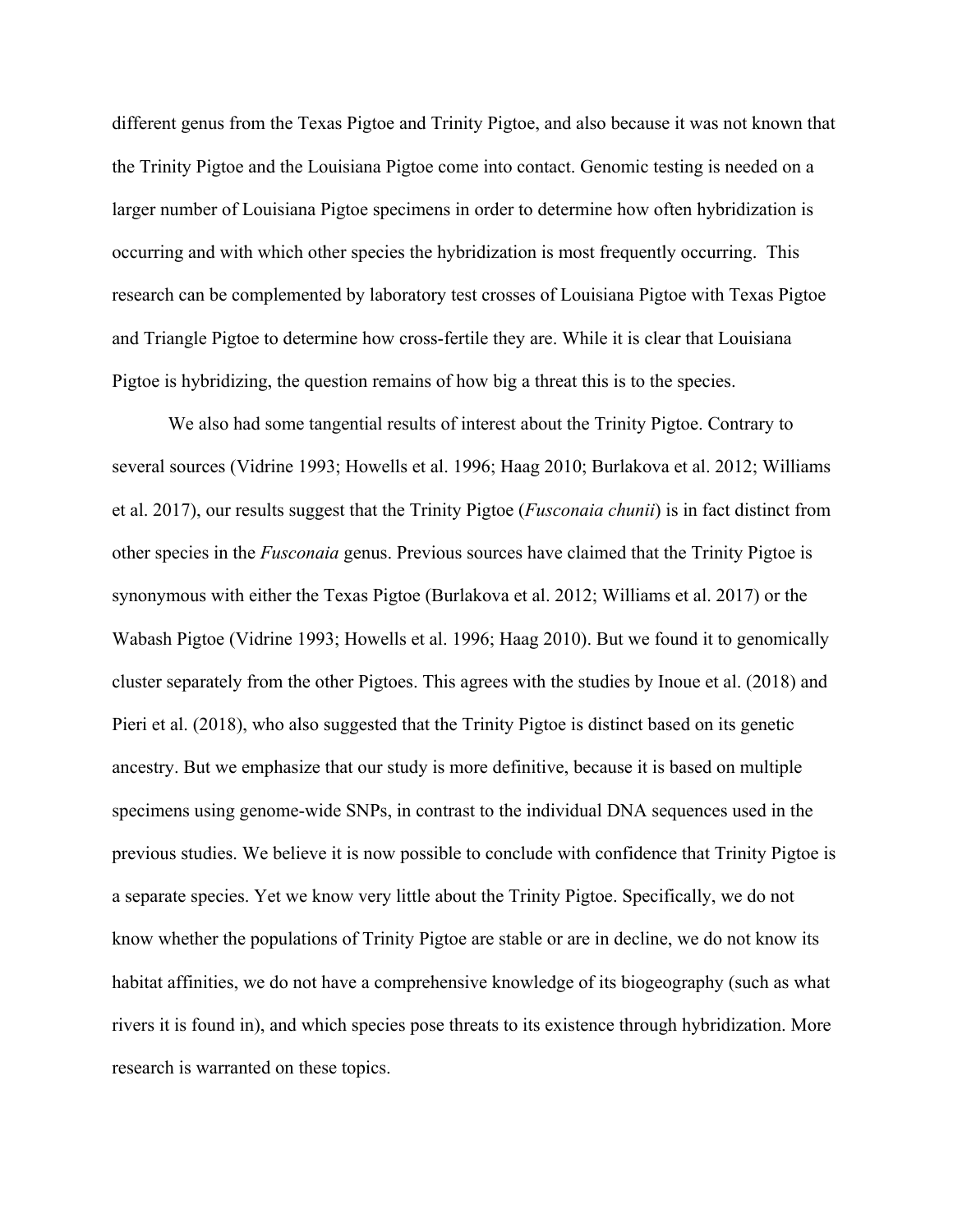That said, the Trinity Pigtoe appears to be hybridizing with other species. We found high amounts of hybridization with Wabash Pigtoe evident in the ancestries of the Trinity Pigtoe specimens in the San Jacinto River (Figure 6, bottom). This matches Pieri et al.'s (2018) finding that the Wabash and Trinity Pigtoe coexist. Our study extends this finding, suggesting that not only do they coexist but they are also hybridizing. Hybridization with the widespread Wabash Pigtoe could be a threat to the Trinity Pigtoe, but more genomic research is needed on the extent of this problem in both the San Jacinto and Trinity Rivers. We also found high amounts of Trinity Pigtoe ancestry in specimens from the Neches/Angelina and Sabine River watersheds (Figure 6, top). We do not have conclusive evidence of the Trinity Pigtoes in those watersheds, but it appears that contact between the Trinity Pigtoe and other species in these watersheds was recent enough to leave a signature in the genomes. Since the Trinity Pigtoe is morphologically similar to the Wabash Pigtoe (Pieri et al. 2018), future sampling in the Neches, Angelina, and Sabine Rivers should include Wabash Pigtoe-looking specimens to see if they may, in fact, be Trinity Pigtoes. Such studies should be performed using multiple specimens of the Texas, Trinity, and Wabash Pigtoes for comparative purposes, and using genome-wide SNPs. We emphasize that the genomic signature of Trinity Pigtoe was revealed to be present in other watersheds only because of our genome-wide SNPs. It had not been observed before.

Finally, we found that two of the specimens from the Trinity River contain high amounts of Texas Pigtoe ancestry (Figure 6, bottom). This suggests that either the Texas Pigtoe occurs in the Trinity River watershed or that the specimens in the Trinity River were hybridizing with the Texas Pigtoe recently enough for it to leave a signature in their genomes. Again, we emphasize that the biogeography of the Trinity Pigtoe has not been studied in depth, so it is unclear how the Texas Pigtoe and the Trinity Pigtoe would have come into contact and when. But more research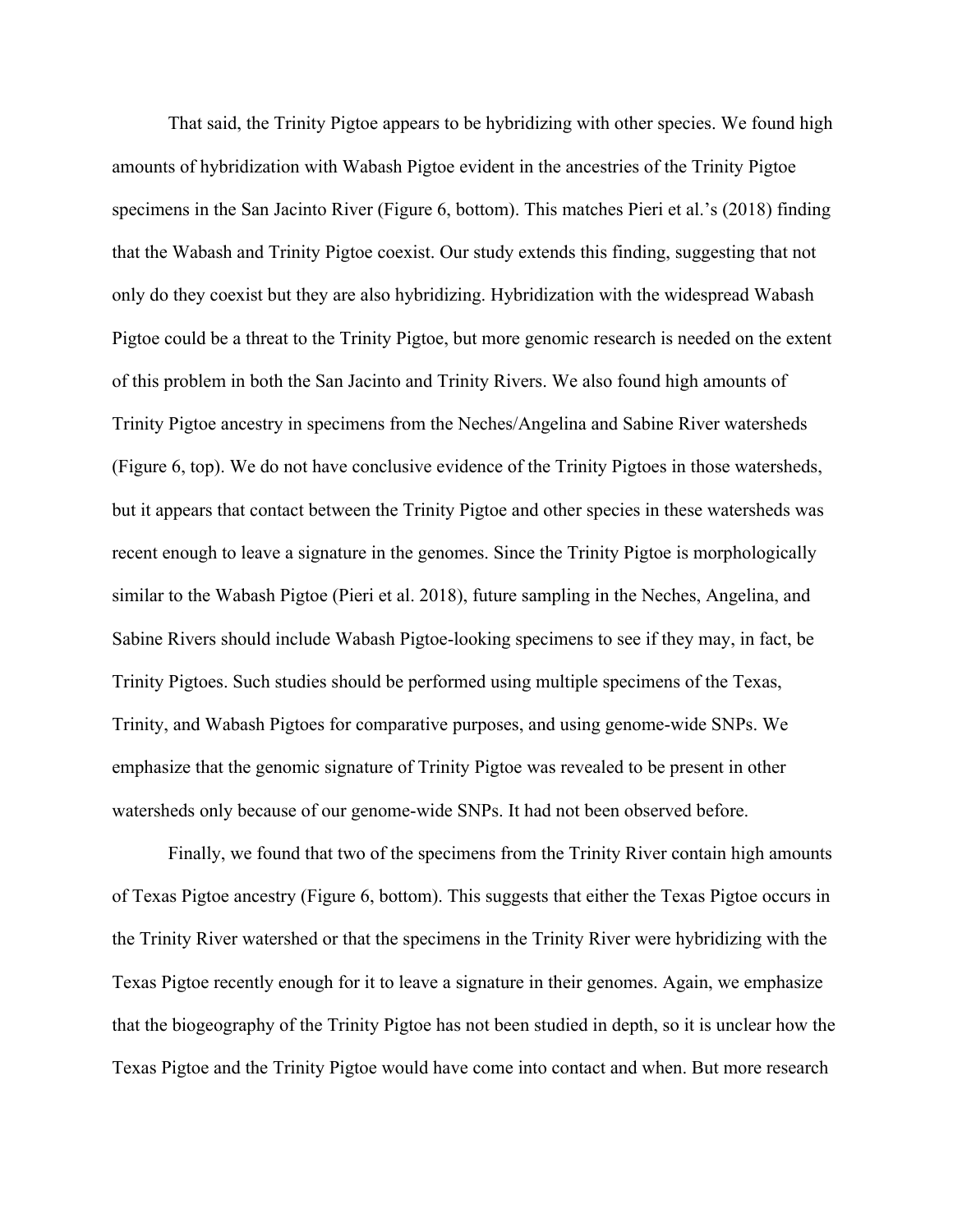is warranted on more specimens to determine if there are, in fact, Texas Pigtoe specimens in the Trinity River. Such studies should be focus on specimens from the Trinity River, but should also include multiple specimens of the Texas, Trinity, and Wabash Pigtoes for comparative purposes, and using genome-wide SNPs. We emphasize that the genomic signature of Texas Pigtoe was revealed to be present in Trinity Pigtoe specimens only because of our genome-wide SNPs. It had not been observed before.

**Ecological niche modeling**. The niche model for Texas Pigtoe that we created broadly agreed with our previous efforts (Walters et al. 2017), showing highest habitat suitability in the middle Neches and Angelina Rivers, and the Upper Sabine River. But there was also some suitable habitat found in the Trinity River, which could explain why some Trinity Pigtoe specimens have a genomic signature of hybridization with the Texas Pigtoe in the Trinity River watershed. Our ground-truthing results showed that Texas Pigtoes tend to occur in areas of higher habitat suitability than areas of lower suitability on the niche model map; however, there was a lot of variability around this trend, rendering it not statistically significant. This could be due to the fact that "pure" Texas Pigtoe is rarer than we thought it was, giving us relatively data points to work with for the modeling effort, as well as due to inherent "noise" in the ecological dataset arising from the inherent complexity of natural environments (Osenberg et al. 1994; Moller and Jennions 2002).

We believe our map is a useful tool for land managers to point them towards areas where Texas Pigtoe is more likely to occur versus not occur, but field verification of individual sites is still warranted. This was the most intensive niche modeling effort to date on any East Texas freshwater mussel, to our knowledge, incorporating the newest and largest number of environmental layers from diverse sources, covering the land, water, and air (climate) at high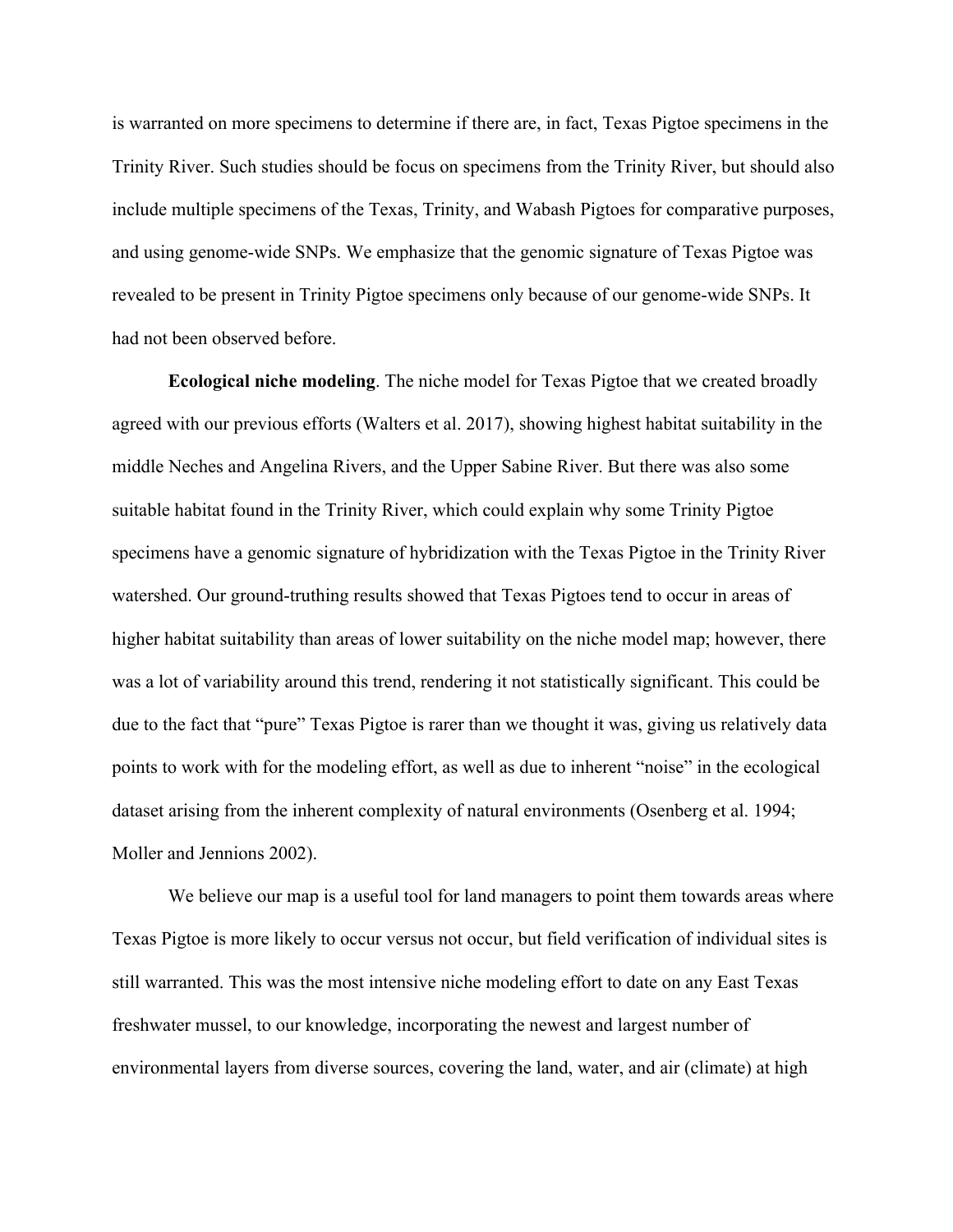resolution (100 m x 100 m). We did not include sites on the Trinity River in our ground-truthing effort, despite the appearance of some suitable habitat for Texas Pigtoe in that basin and the indication that hybridization with Texas Pigtoe is occurring in that basin, because no morphological specimens of Texas Pigtoe have been reported in the Trinity River to date. Therefore, we surmised that any Texas Pigtoe specimens in that basin would be morphologically cryptic and require genotyping by genomic markers; but the genomics portion of the study occurred before the niche modeling and ground-truthing portions, so no more genomic work was possible. That said, future field and genomic work is warranted in the Trinity River to search for more signatures of Texas Pigtoe occurring in that basin. Texas Pigtoe and Trinity Pigtoe pose a threat to each other, as evidenced by our genomic results, when they come into contact because they hybridize.

We found that suitable habitat for the Texas Pigtoe is associated with the suitability of the same habitat for the Blacktail Shiner (see supplementary data). Interestingly, however, the Red Shiner's habitat affinities did not affecting the Texas Pigtoe's distribution. For some reason, the distribution of the Texas Pigtoe was more reliant on the Blacktail Shiner's distribution than on the Red Shiner's Distribution. This suggests that the Blacktail Shiner is a more important host fish for the Texas Pigtoe in the wild than the Red Shiner. Mechanistic research is needed on the ecological interactions among the Texas Pigtoe, Blacktail Shiner, and Red Shiner to confirm these findings as well as to help understand why the Blacktail Shiner would be a more important to Texas Pigtoe than the Red Shiner. This is the first study documenting that the Blacktail Shiner is more important to the Texas Pigtoe's distribution than its other putative host fish, the Red Shiner.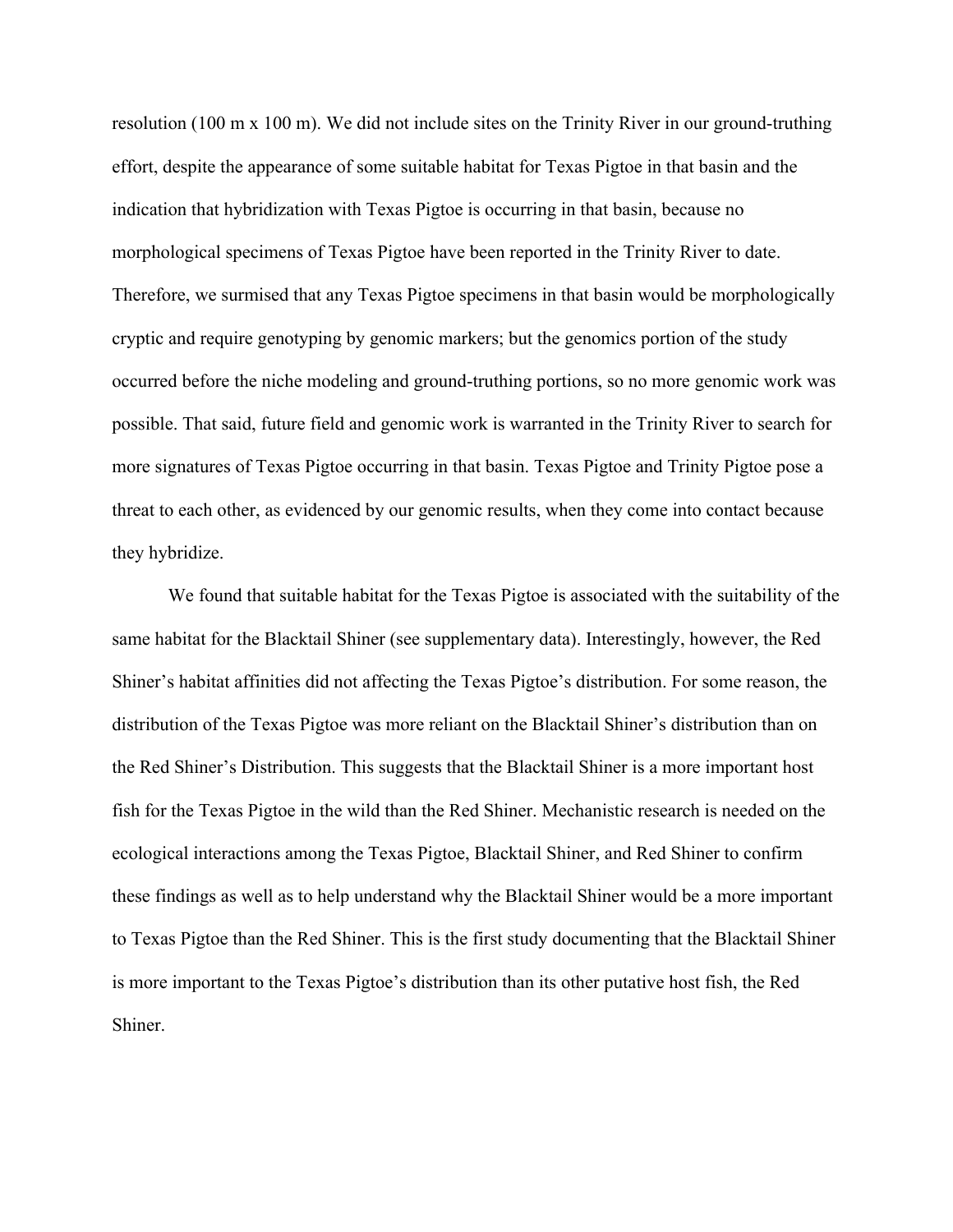Also new to the latest modeling effort were the inclusion of a base flow layer,

representing the component of streamflow that can be attributed to ground-water discharge into streams. This layer was downloaded from the US Geological Survey (Wolock 2003). We found that Texas Pigtoes are associated with areas where groundwater makes up more of the river's total flow as compared to precipitation. This makes sense in light of the lack of available calcium in East Texas. Available calcium in the water column, associated with a more basic pH, has traditionally been regarded as a crucial determinant of mollusc distributions (Boycott 1936; Clarke and Berg 1959). Yet soils in East Texas are naturally low in calcium and naturally acidic, like much of the south-eastern United States (Beck and Reuter 1974). This has made it unclear where East Texas mussels are acquiring the calcium that they need for shell formation (Walters et al. 2017). Our results suggest that they may be getting this calcium from mineral-rich groundwater upwellings. This has phenomenon has never been documented before in East Texas mussels, to our knowledge. The correlative findings warrant further study on a mechanistic level. For instance, the dissolved ion contents of different rivers could be measured, and Texas Pigtoes could be grown in the laboratory under those different dissolved ion concentrations, with the effect on shell formation documented. This would be a fruitful area of future study.

#### **Acknowledgements**

We thank Dr. Charles Randklev at the Texas A&M AgriLife Dallas Center for providing tissue samples. UT-Tyler undergraduate students Samantha Rowe and Emmanuel Guitierrez contributed to the field work, as did Biology faculty member Dr. Neil Ford. We are appreciative of Kim Horndeski, Megan Hope, Colin McDonald, and Melissa Salmon at the Texas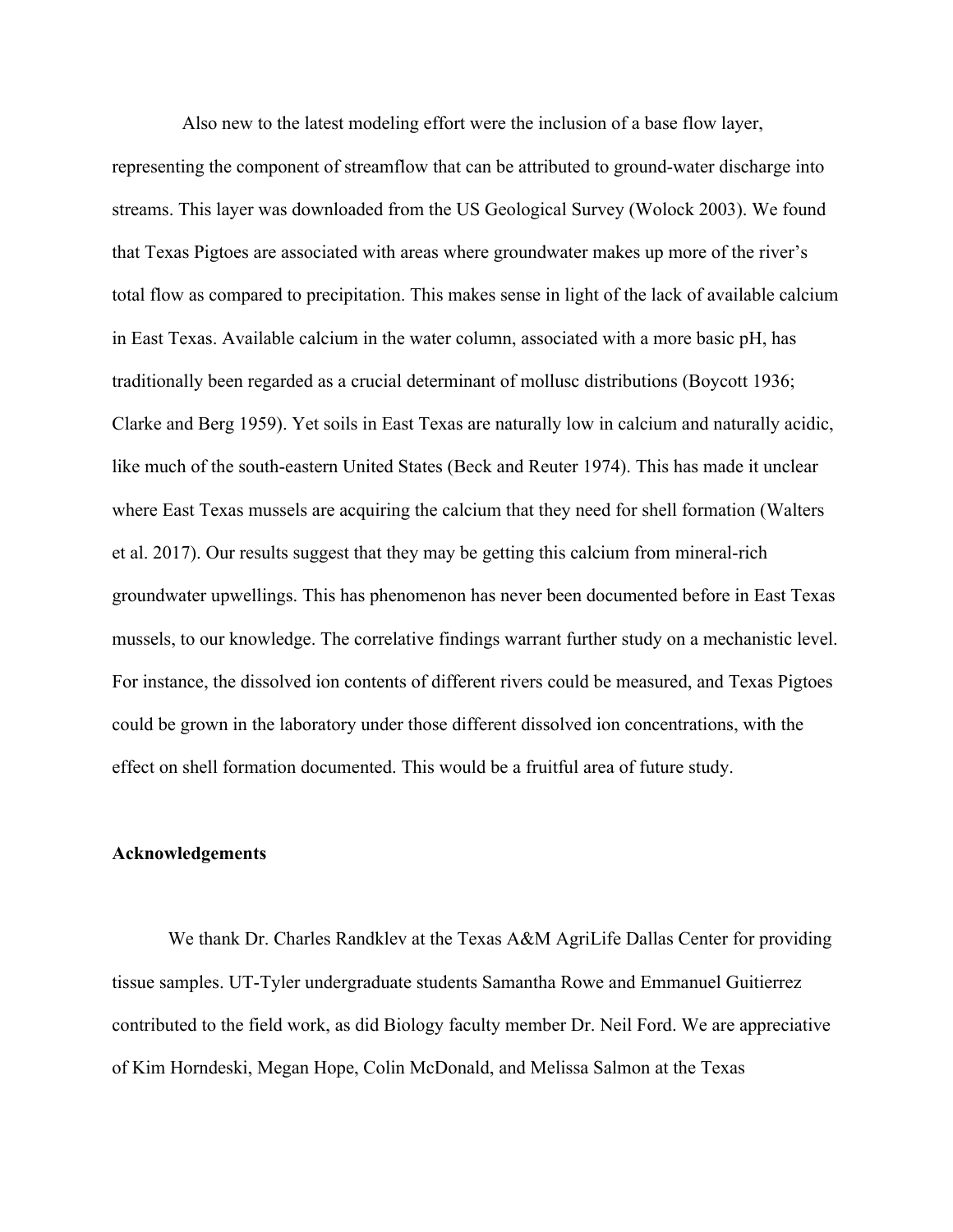Comptroller of Public Accounts for making this work possible and for their continued guidance, support, meeting, and efforts. We gratefully acknowledge the thoughtful feedback we have received from Clint Robertson at the Texas Parks and Wildlife Department River Studies Program, and Gary Pandolfi, Jacob Lewis, and Erik Orsak at the US Fish & Wildlife Service Arlington Ecological Services Field Office. Finally, we thank the Pigtoe Genomics Technical Advisory Panelists Dr. Amanda Rosenberger at Tennessee Technological University and Dr. Michael Gangloff at Appalachian State University, who helped formulate the research plan for this project and who provided constructive critiques along the way that greatly improved the quality of the work.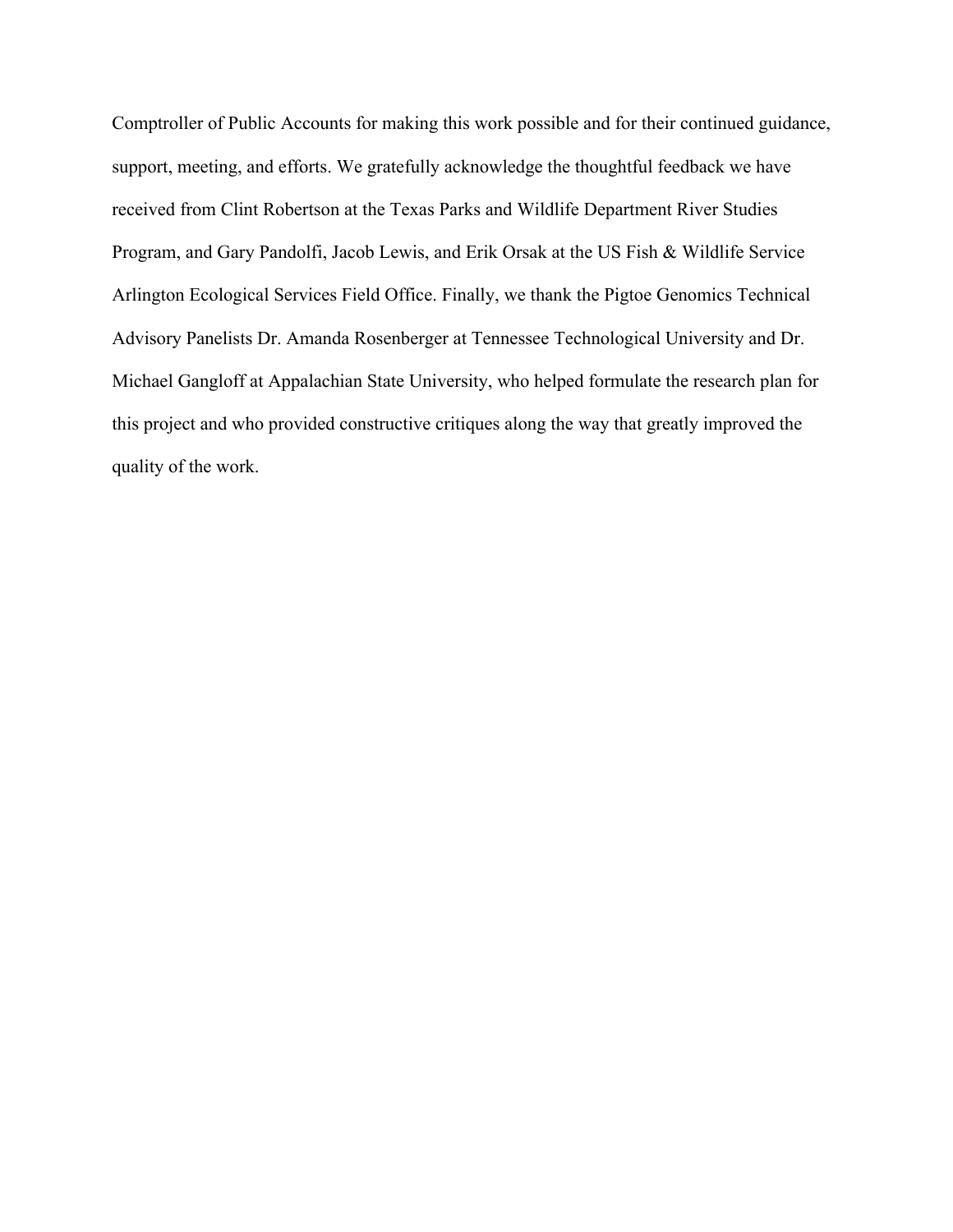### **Literature Cited**

- Aiello-Lammens, M. E., R. A. Boria, A. Radosavljevic, B. Vilela, and R. P. Anderson. 2015. spThin: an R package for spatial thinning of species occurrence records for use in ecological niche models. Ecography 38:541-545.
- Baird, N. A., P. D. Etter, T. S. Atwood, M. C. Currey, A. L. Shiver, Z. A. Lewis, E. U. Selker, W. A. Cresko, and E. A. Johnson. 2008. Rapid SNP discovery and genetic mapping using sequenced RAD markers. PLoS ONE 3:e3376.
- Beck, K. C. and J. H. Reuter. 1974. Organic and inorganic geochemistry of some coastal plain rivers of the southeastern United States. Geochemica et Cosmochimica Acta 38:341-364.
- Bertram, E. P., J. S. Placyk, Jr., M. Williams, and L. Williams. 2017. Verification of two Cyprinid host fishes for the Texas Pigtoe, *Fusconaia askewi*. Freshwater Mollusk Biology and Conservation 20:65-70.
- Boycott, A. E. 1936. The habitats of the fresh-water molluscs in Britain. J. Anim. Ecol. 5:116-186.
- Brito, P. H. and S. V. Edwards. 2009. Multilocus phylogeography and phylogenetics using sequence-based markers. Genetica 135:439-455.
- Bryant, D., R. Bouckaert, J. Felsenstein, N. A. Rosenberg, and A. RoyChoudhury. 2012. Inferring species trees directly from biallelic genetic markers: bypassing gene trees in a full coalescent analysis. Mol Biol Evol 29:1917-1932.
- Buchroithner, M. F. and R. Pfahlbusch. 2017. Geodetic grids in authoritative maps new findings about the origin of the UTM Grid. Cartography and Geographic Information Science 44:186-200.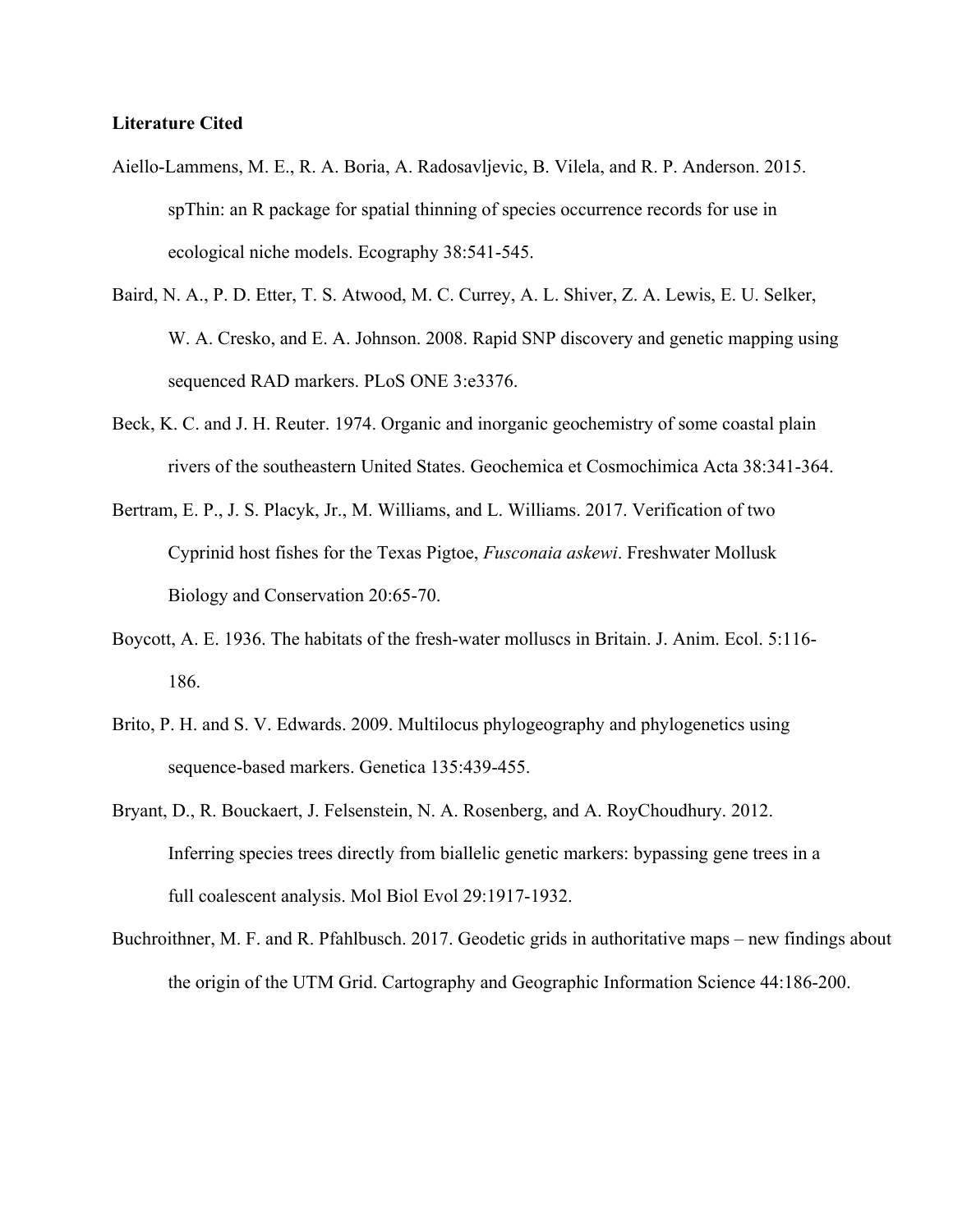- Burlakova, L. E., D. Campbell, A. Y. Karatayev, and D. Barclay. 2012. Distribution, genetic analysis and conservation priorities for rare Texas freshwater molluscs in the genera Fusconaia and Pleurobema (Bivalvia: Unionidae). Aquatic biosystems 8:12.
- Clarke, A. H. and C. O. Berg. 1959. The freshwater mussels of central New York. Memoirs of the Cornell University Agricultural Experiment Station 367:1-79.
- Cox, D. R. 1958. The regression analysis of binary sequences. Journal of the Royal Statistical Society Series B-Statistical Methodology 20:215-242.
- Davey, J. W., P. A. Hohenlohe, P. D. Etter, J. Q. Boone, J. M. Catchen, and M. L. Blaxter. 2011. Genome-wide genetic marker discovery and genotyping using next-generation sequencing. Nat. Rev. Genet. 12:499-510.
- Drummond, A. J. and A. Rambaut. 2007. BEAST: Bayesian evolutionary analysis by sampling trees. BMC Evolutionary Biology 7.
- Elith, J. 2002. Quantitative methods for modeling species habitat: comparative performance and an application to Australian plants. Pp. 39 - 58 *in* S. Ferson, and M. Burgman, eds. Quantitative methods for conservation biology. Springer, New York.
- Fitzpatrick, B. M., M. E. Ryan, J. R. Johnson, J. Corush, and E. T. Carter. 2015. Hybridization and the species problem in conservation. Curr. Zool. 61:206-216.
- Ford, D. 2013. Ground truthing Maxent in East Texas rivers. M.S. Thesis, University of Texas at Tyler.
- Galaverni, M., R. Caniglia, L. Pagani, E. Fabbri, A. Boattini, and E. Randi. 2017. Disentangling timing of admixture, patterns of introgression, and phenotypic indicators in a hybridizing wolf population. Molecular Biology and Evolution 34:2324-2339.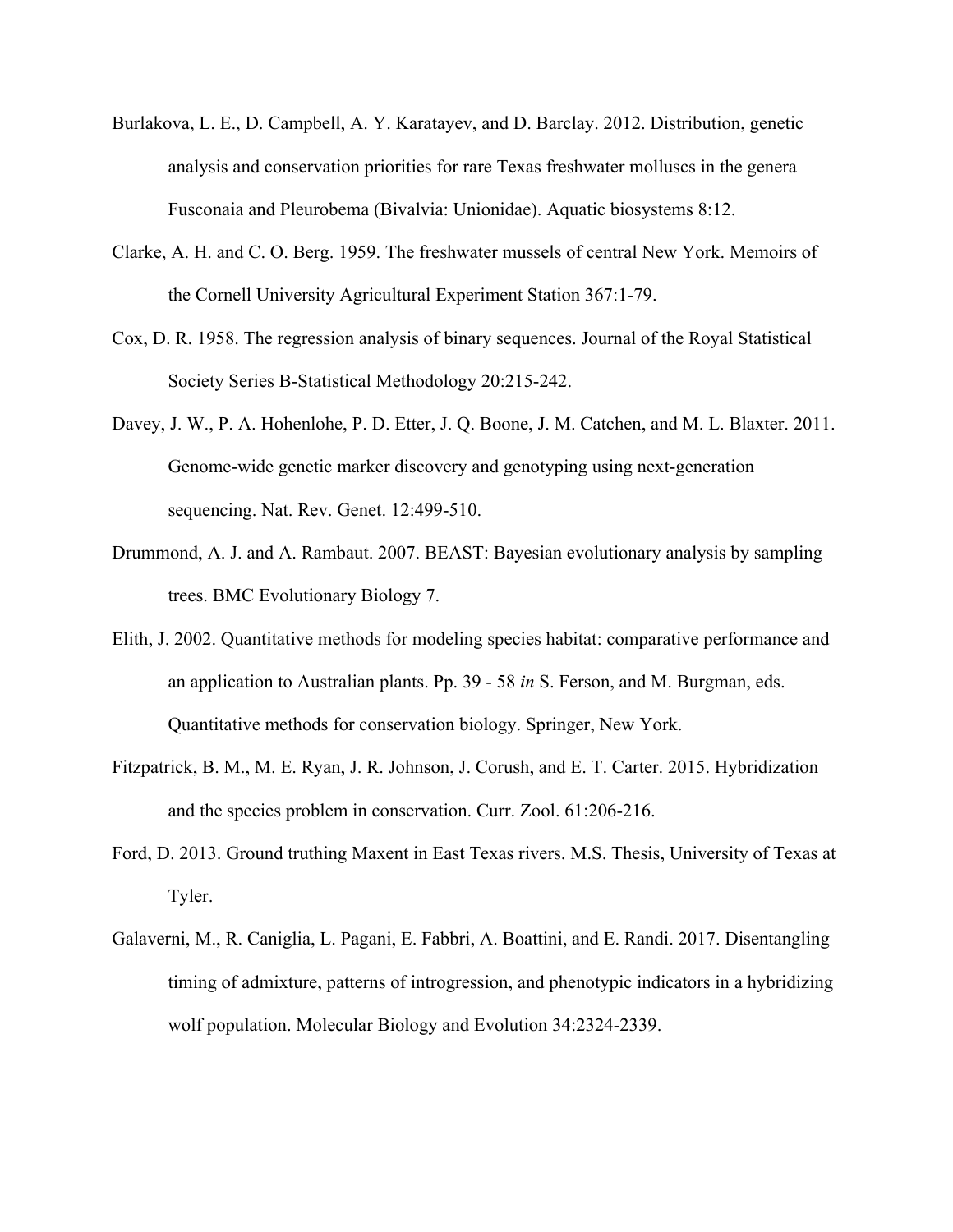- Haag, W. R. 2010. A hierarchical classification of freshwater mussel diversity in North America. J. Biogeogr. 37:12-26.
- Hammond, E. 1964. Classes of land-surface form in the United States. U.S. Geological Survey, Reston, VA. https://water.usgs.gov/lookup/getspatial?na70\_landfrm . Accessed 29 July 2019.
- Hendrickson, D. A. and A. E. Cohen. 2015. Fishes of Texas Project Database (Version 2.0). doi:10.17603/C3WC70. Accessed 29 June 2019.
- Hernandez, P. A., C. H. Graham, L. L. Master, and D. L. Albert. 2006. The effect of sample size and species characteristics on performance of different species distribution modeling methods. Ecography 29:773-785.
- Hijmans, R. J., S. E. Cameron, J. L. Parra, P. G. Jones, and A. Jarvis. 2005. Very high resolution interpolated climate surfaces for global land areas. International Journal of Climatology 25:1965-1978.
- Horton, J. D. 2017. The State Geologic Map Compilation (SGMC) geodatabase of the conterminous United States (ver. 1.1, August 2017): U.S. Geological Survey data release, https://doi.org/10.5066/F7WH2N65 . Accessed 29 July 2019.
- Howells, R. G. 2006. Statewide freshwater mussel survey. State Wildlife Grant Final Report T-15-P, Texas Parks and Wildlife Department, Austin.
- Howells, R. G., R. W. Neck, and H. D. Murray. 1996. Freshwater mussels of Texas. Texas Parks and Wildlife Department.
- Inoue, K., D. M. Hayes, J. L. Harris, N. A. Johnson, C. L. Morrison, M. S. Eackles, T. King, J. W. Jones, E. M. Hallerman, A. D. Christian, and C. R. Randklev. 2018. The Pleurobemini (Bivalvia: Unionida) revisited: Molecular species delineation using a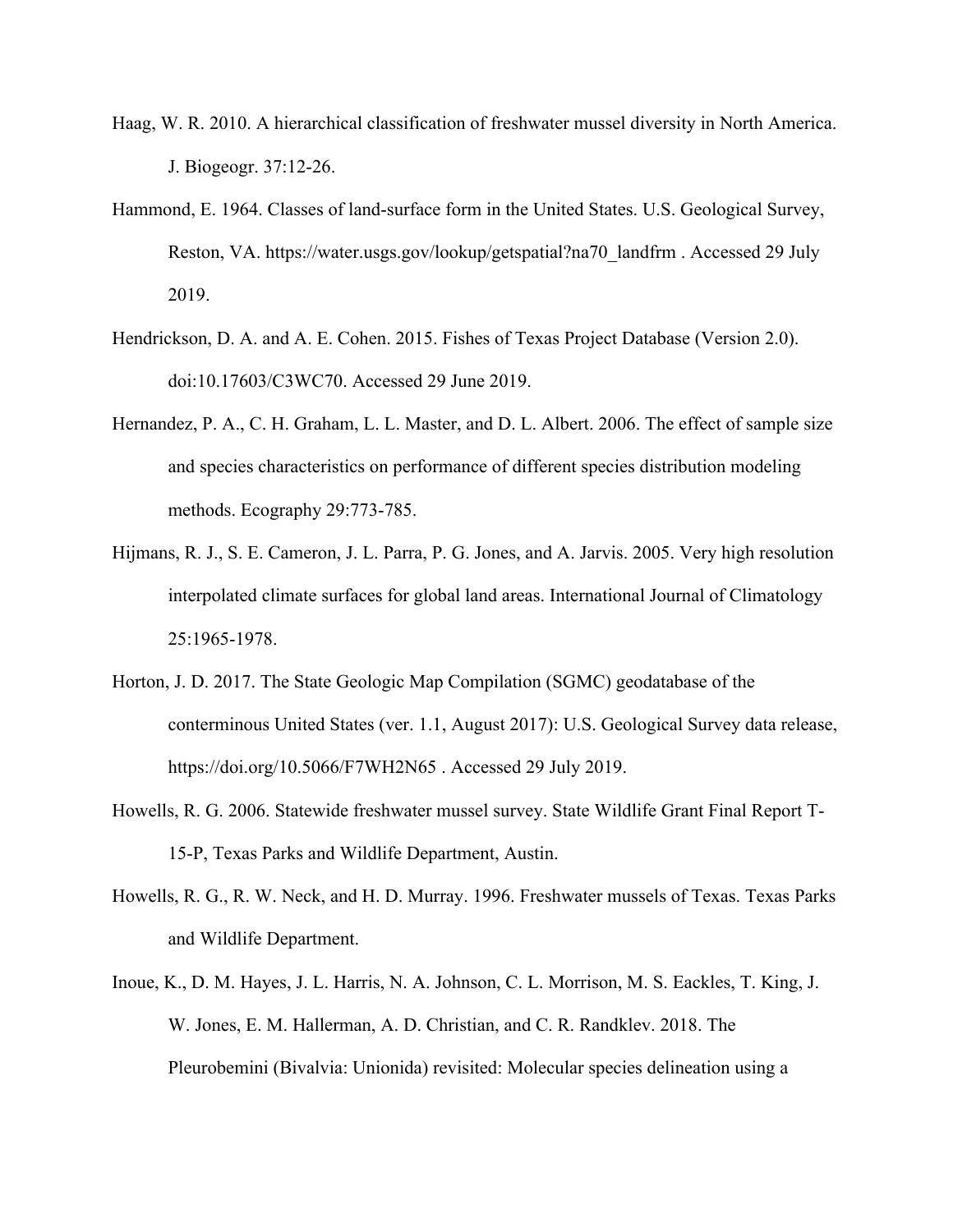mitochondrial DNA gene reveals multiple conspecifics and undescribed species. Invertebrate Systematics 32:689-702.

- Junkins, D. and G. Garrard. 2006. Demystifying reference systems: a chronicle of spatial reference systems in Canada. Geomatica 60:151-164.
- Karatayev, A. Y. and L. E. Burlakova. 2007. East Texas Mussel Survey. Final Report. Texas Parks and Wildlife State Wildlife Grant.
- Lischer, H. E. L., L. Excoffier, and G. Heckel. 2014. Ignoring heterozygous sites biases phylogenomic estimates of divergence times: implications for the evolutionary history of microtus voles. Molecular Biology and Evolution 31:817-831.
- Maddison, W. P. 1997. Gene trees in species trees. Syst. Biol. 46:523-536.
- Marshall, N. T., J. A. Banta, L. R. Williams, M. G. Williams, and J. S. Placyk. 2018. DNA Barcoding Permits Identification of Potential Fish Hosts of Unionid Freshwater Mussels. American Malacological Bulletin 36:42-56.
- Merow, C., M. J. Smith, and J. A. Silander Jr. 2013. A practical guide to MaxEnt for modeling species' distributions: what it does, and why inputs and settings matter. Ecography 36:1058-1069.
- Miller, M. R., J. P. Dunham, A. Amores, W. A. Cresko, and E. A. Johnson. 2007. Rapid and cost-effective polymorphism identification and genotyping using restriction site associated DNA (RAD) markers. Genome Res. 17:240-248.
- Mitchell, M. W. and M. K. Gonder. 2013. Primate Speciation: a case study of African apes. Nature Education Knowledge 4:1.
- Moller, A. P. and M. D. Jennions. 2002. How much variance can be explained by ecologists and evolutionary biologists? Oecologia 132:492-500.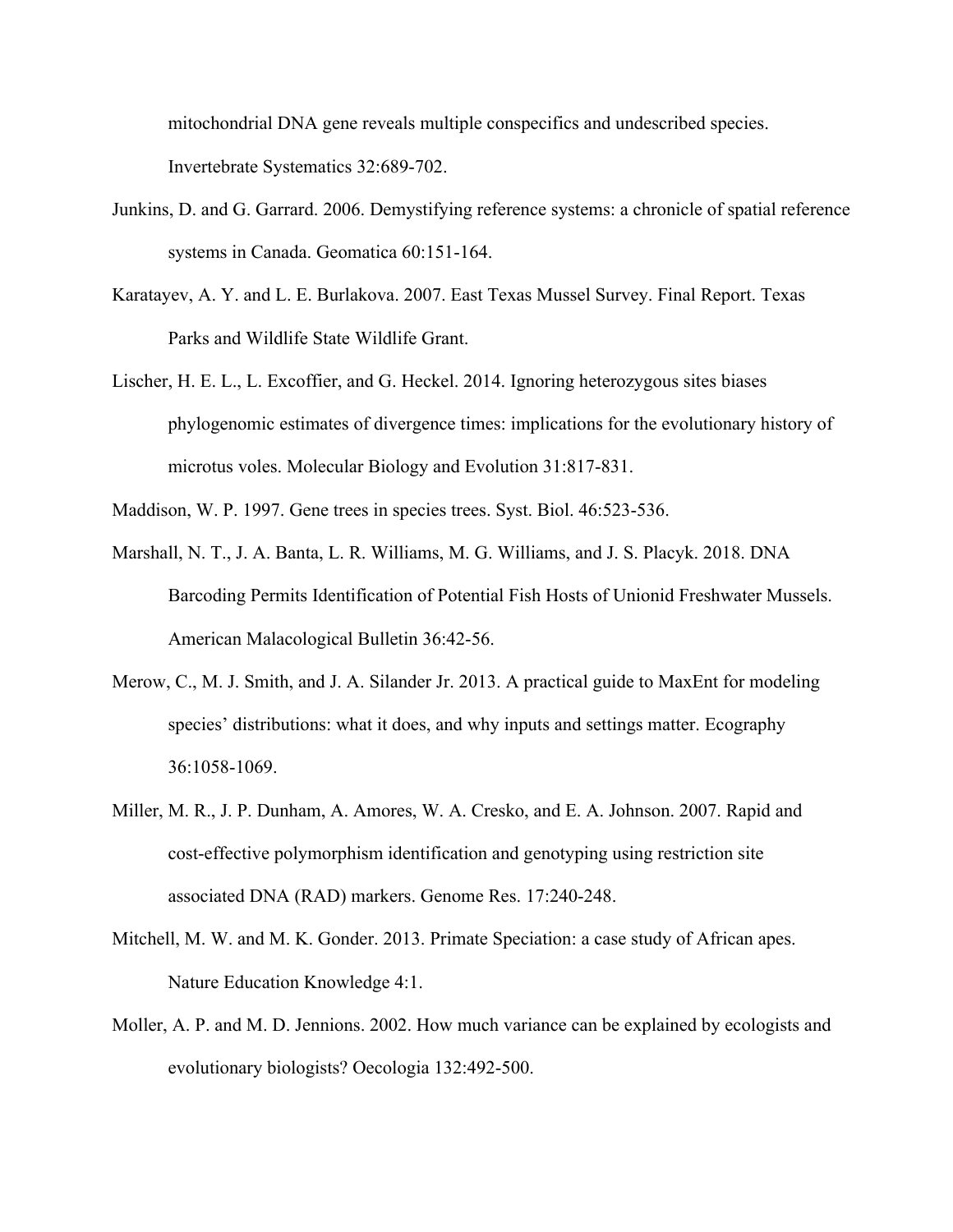- Neves, R. J., A. E. Bogan, J. D. Williams, S. A. Ahlstedt, and P. W. Hartfield. 1997. Status of the aquatic mollusks in the southeastern United States: a downward spiral of diversity *in* G. W. Benz, and D. E. Collins, eds. Aquatic Fauna in Peril: The Southeastern Perspective Special Publication 1. Southeast Aquatic Research Institute.
- Osenberg, C. W., R. J. Schmitt, S. J. Holbrook, K. E. Abu-Saba, and A. R. Flegal. 1994. Detection of environmental impacts: natural variability, effect size, and power analysis. Ecological Applications 4:16-30.
- Pamilo, P. and M. Nei. 1988. Relationships between gene trees and species trees. Mol Biol Evol 5:568-583.
- Pearson, R. G., C. J. Raxworthy, M. Nakamura, and A. T. Peterson. 2007. Predicting species distributions from small numbers of occurrence records: a test case using cryptic geckos in Madagascar. J. Biogeogr. 34:102-117.
- Phillips, S. J. 2017. A brief tutorial on Maxent. Available from url:
- http://biodiversityinformatics.amnh.org/open\_source/maxent/. Accessed on 2017-05-30.
- Phillips, S. J., R. P. Anderson, and R. E. Schapire. 2006. Maximum entropy modeling of species geographic distributions. Ecological Modelling 190:231-259.
- Phillips, S. J. and M. Dudik. 2008. Modeling of species distributions with Maxent: new extensions and a comprehensive evaluation. Ecography 31:161-175.
- Pieri, A. M., K. Inoue, N. A. Johnson, C. H. Smith, J. L. Harris, C. Robertson, and C. R. Randklev. 2018. Molecular and morphometric analyses reveal cryptic diversity within freshwater mussels (Bivalvia: Unionidae) of the western Gulf coastal drainages of the USA. Biological Journal of the Linnean Society 124:261-277.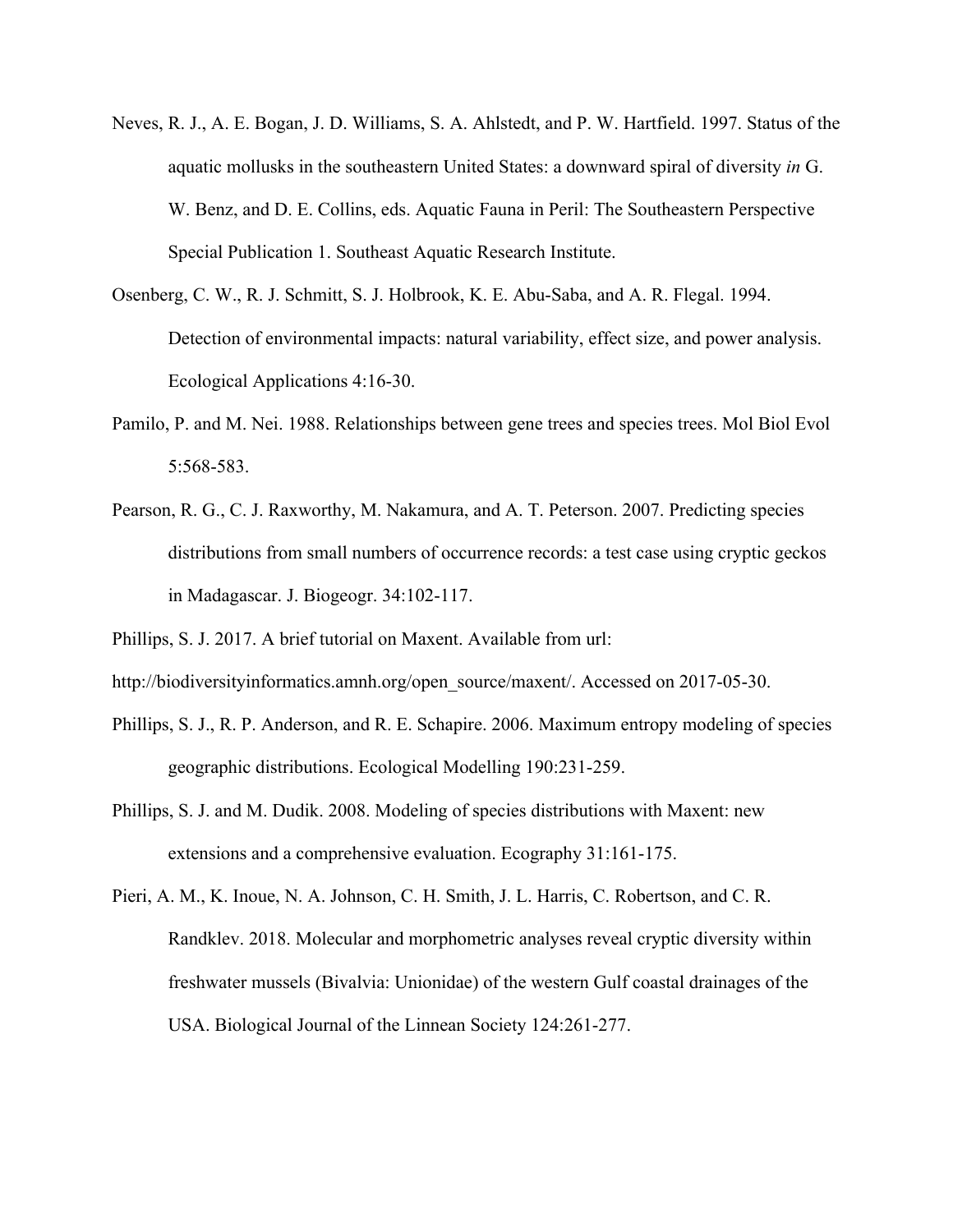- Porras-Hurtado, L., Y. Ruiz, C. Santos, C. Phillips, A. Carracedo, and M. V. Lareu. 2013. An overview of STRUCTURE: applications, parameter settings, and supporting software. Front Genet 4:98.
- Pritchard, J. K., M. Stephens, N. A. Rosenberg, and P. Donnelly. 2000. Association mapping in structured populations. American Journal of Human Genetics 67:170-181.
- R Core Team. 2019. R: A language and environment for statistical computing. R Foundation for Statistical Computing, Vienna, Austria. https://www.R-project.org/.
- Rhymer, J. M. and D. Simberloff. 1996. Extinction by hybridization and introgression. Annual Review of Ecology and Systematics 27:83-109.
- Rubin, B. E. R., R. H. Ree, and C. S. Moreau. 2012. Inferring phylogenies from RAD sequence data. PLoS ONE 7:e33394.
- Russello, M. A., M. D. Waterhouse, P. D. Etter, and E. A. Johnson. 2015. From promise to practice: pairing non-invasive sampling with genomics in conservation. PeerJ 3:e1106 e1106.
- Shaw, K. L. 2002. Conflict between nuclear and mitochondrial DNA phylogenies of a recent species radiation: What mtDNA reveals and conceals about modes of speciation in Hawaiian crickets. Proceedings of the National Academy of Sciences 99:16122.
- Sokal, R. R. and F. J. Rohlf. 1995. Biometry: the principles and practice of statistics in biological research. W.H. Freeman and Company, New York.
- Stamatakis, A. 2014. RAxML version 8: a tool for phylogenetic analysis and post-analysis of large phylogenies. Bioinformatics 30:1312-1313.
- Steane, D. A., D. Nicolle, C. P. Sansaloni, C. D. Petroli, J. Carling, A. Kilian, A. A. Myburg, D. Grattapaglia, and R. E. Vaillancourt. 2011. Population genetic analysis and phylogeny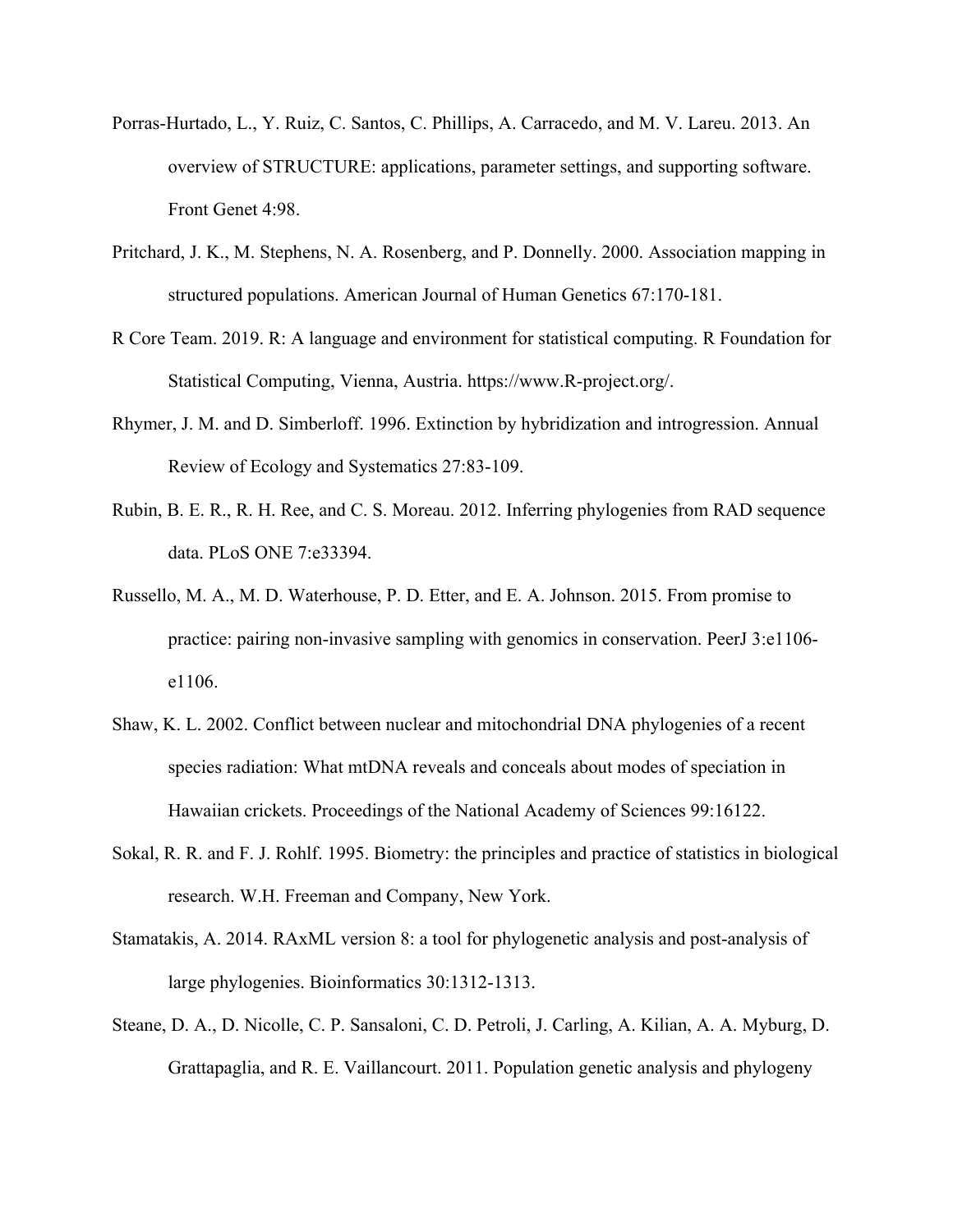reconstruction in Eucalyptus (Myrtaceae) using high-throughput, genome-wide genotyping. Molecular Phylogenetics and Evolution 59:206-224.

- Swenson, K. M. and N. El-Mabrouk. 2012. Gene trees and species trees: irreconcilable differences. BMC bioinformatics 13 Suppl 19:S15-S15.
- Takeuchi, F., K. Yanai, T. Morii, Y. Ishinaga, K. Taniguchi-Yanai, S. Nagano, and N. Kato. 2005. Linkage disequilibrium grouping of single nucleotide polymorphisms (snps) reflecting haplotype phylogeny for efficient selection of tag SNPs.
- Todesco, M., M. A. Pascual, G. L. Owens, K. L. Ostevik, B. T. Moyers, S. Hubner, S. M. Heredia, M. A. Hahn, C. Caseys, D. G. Bock, and L. H. Rieseberg. 2016. Hybridization and extinction. Evolutionary Applications 9:892-908.
- U.S. Geological Survey Gap Analysis Program. 2016. GAP/LANDFIRE National Terrestrial Ecosystems 2011. U.S. Geological Survey, https://doi.org/10.5066/F7ZS2TM0 . Accessed 29 July 2019.
- United States Department of Agriculture, National Resources Conservation Service, and National Soil Survey Center. 1995. Soil Survey Geographic (SSURGO) Data Base: Data use information. Miscellaneous Publication Number 1527. Downloaded from http://www.fsl.orst.edu/pnwerc/wrb/metadata/soils/ssurgo.pdf on 13, September 2018.
- US Environmental Protection Agency (USEPA) and US Geological Survey (USGS). 2005. National hydrography dataset plus. Horizon Systems Corporation. www.horizon‐ systems.com/NHDPlus. (Accessed May 7 2019).
- Vaughn, C. C. 1997. Catastrophic decline of the mussel fauna of the Blue River, Oklahoma. The Southwestern Naturalist 42:333-336.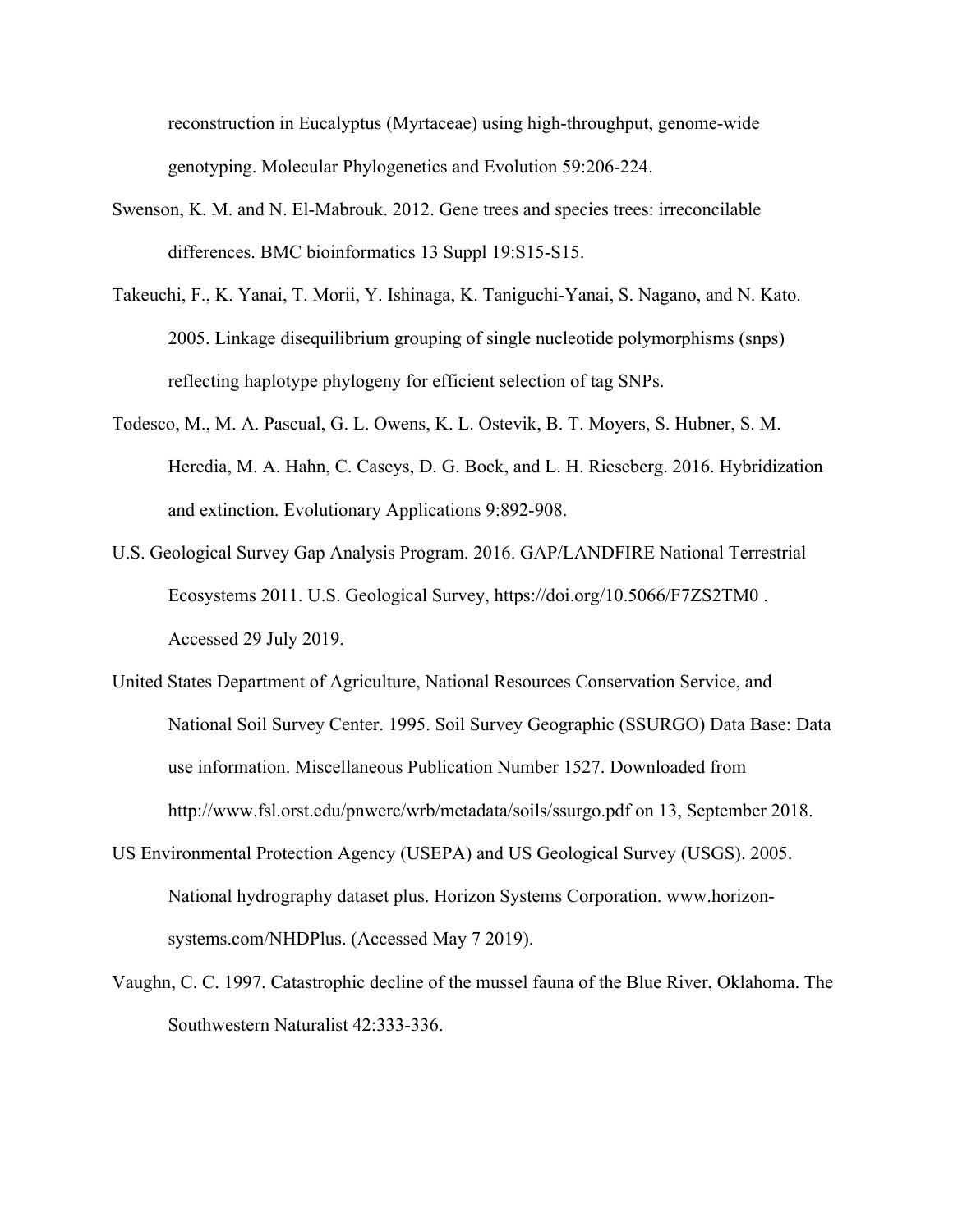- Vidrine, M. E. 1990. Fresh-water mussel-mite and mussel-Ablabesmyia associations in Village Creek, Hardin County, Texas. Proceedings Louisiana Academy of Science 53:1-4.
- Vidrine, M. F. 1993. The historical distributions of freshwater mussels in Louisiana. Gail Q. Vidrine Collectibles, Eunice, LA.
- Walters, A. D., D. Ford, E. T. Chong, M. Williams, N. B. Ford, L. R. WIlliams, and J. A. Banta. 2017. High-resolution ecological niche modeling of threatened freshwater mussels in east Texas, USA. Aquatic Conservation: Marine and Freshwater Ecosystems, in press.
- Warren, D. L., R. E. Glor, and M. Turelli. 2010. ENMTools: a toolbox for comparative studies of environmental niche models. Ecography 33:607-611.
- Warren Jr., M. L., B. M. Burr, S. J. Walsh, H. L. Bart Jr., R. C. Cashner, D. A. Etnier, B. J. Freeman, B. R. Kuhajda, R. L. Mayden, H. W. Robison, S. T. Ross, and W. C. Starnes. 2000. Diversity, distribution, and conservation status of the native freshwater fishes of the southern United States. Fisheries 25:7-31.
- Wiens, J. J., C. A. Kuczynski, and P. R. Stephens. 2010. Discordant mitochondrial and nuclear gene phylogenies in emydid turtles: implications for speciation and conservation. Biological Journal of the Linnean Society 99:445-461.
- Williams, J. D., A. E. Bogan, R. S. Butler, K. S. Cummings, J. T. Garner, J. L. Harris, N. A. Johnson, and G. T. Watters. 2017. A revised list of the freshwater mussels (Mollusca: Bivalvia: Unionida) of the United States and Canada. Freshwater Mollusk Biology and Conservation 20:33-58.
- Williams, J. D., M. L. Warren Jr., K. S. Cummings, J. L. Harris, and R. J. Neves. 1993. Conservation status of freshwater mussels of the United States and Canada. Fisheries 18:6-22.